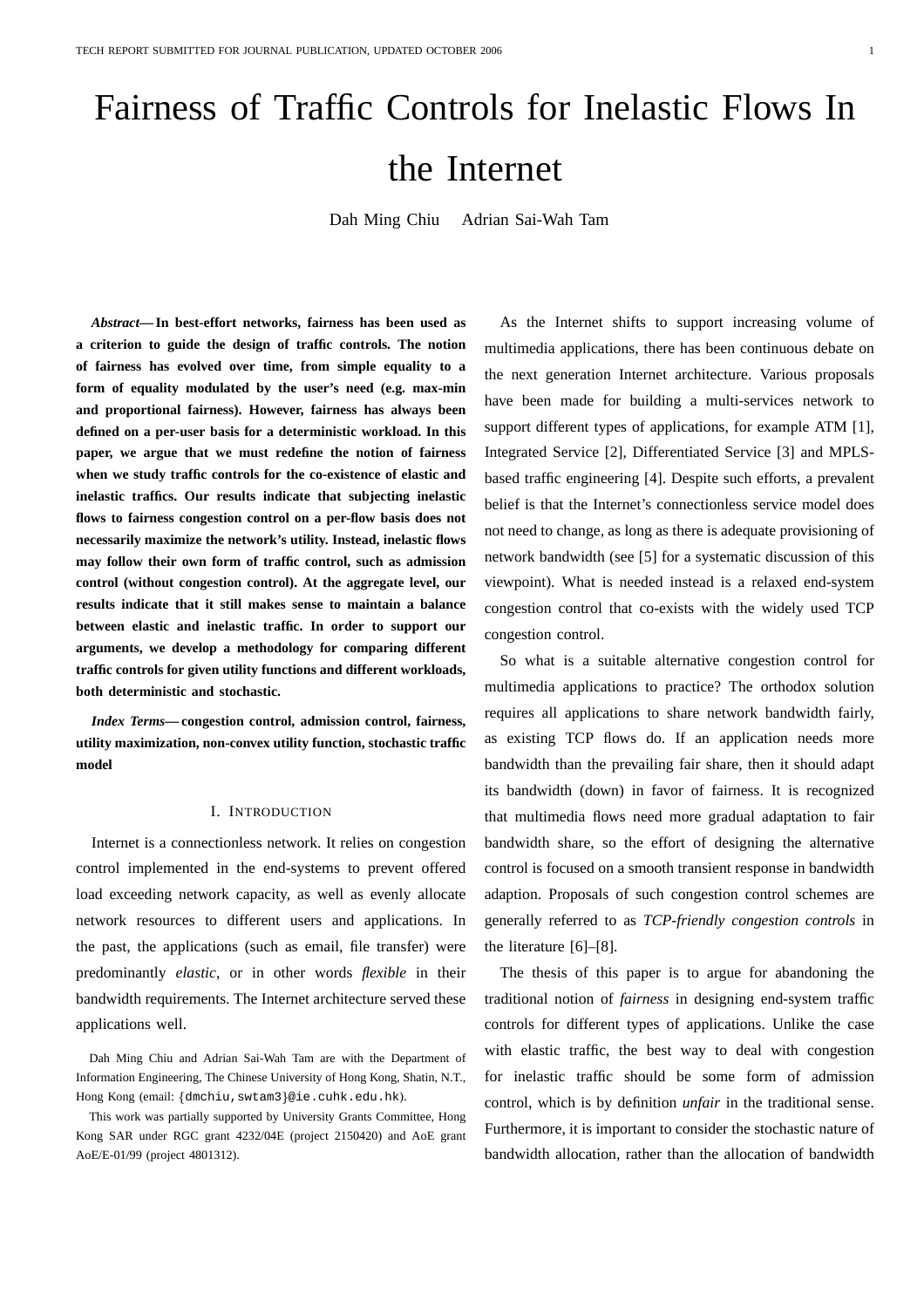to a fixed number of flows. The fact that flows arrive at different times and have different demands for the network should also be taken into account in fair bandwidth allocation.

While we argue against insisting on per-flow TCPfriendliness, our results show that in a self-regulated network, it is still sensible to apply TCP-friendliness principles at the aggregate level. In other words, it yields higher utility for both kinds of traffic to maintain a balanced allocation according to the respective demand.

The methodology used to substantiate and support these arguments is to define the bandwidth allocation problem as a network utility optimization problem. There is significant prior literature on this approach which we will review. Our contribution is to extend the standard network utility maximization by considering non-concave utility functions to model inelastic flows, as well as considering both the elastic and inelastic traffic as stochastic processes with finite sizes. Both of these extensions have been considered recently in separate contexts [9]–[11], but we apply these extensions together to develop a methodology to evaluate different traffic controls for the co-existence of TCP and non-TCP flows. In particular, it is challenging to account for the utility of flows of different sizes. We adopt a decomposition model for accounting the utility of flows of different sizes which makes the computation feasible.

The rest of the paper is organized as follows. In section II, we briefly review the classic results on bandwidth allocation and fairness of network traffic controls. In section III, we develop our methodology for studying network fairness and discuss the validity of the TCP-friendliness approach. In section IV, we apply our approach to a homogeneous class of flows, the utility function is parametrized to model both elastic as well as inelastic flows. In section V, we apply our methodology to a scenario where heterogeneous flows (both elastic and inelastic flows) co-exist. We introduce idealized models of several traffic controls for inelastic flows, and apply our methodology to compare them. Specifically, for inelastic flows, we compare how admission control fares against TCPfriendly (like) controls, for the deterministic workload case in section VI and stochastic workload in section VII. Finally, the significance of this work and future directions are discussed in the concluding section.

# II. REVIEW OF PREVIOUS WORK

Actually, some of the basic ideas we are espousing have been discussed at some length in a seminal paper by Shenker ten years ago [5]. Shenker pointed out the obvious benefits in merging different types of networks (i.e. data, voice and TV) into a single network. While *over-provisioning* can always satisfy the needs of such an integrated network, Shenker argued that it is more effective to introduce multiple services into the network to support the different applications. Most importantly, to measure how good a network is, he introduced the notion of utility maximization. Shenker elaborated on some different forms of utility function for different types of (e.g. elastic and inelastic) flows, and applied utility maximization to justify the role for admission control in the situation when the utility function is non-concave. Although [5] was written in the context of advocating Integrated Service [2], which pre-dated subsequent work on end-system admission control [12] and TCP-friendly congestion control [6], its analysis and discussion of network design goals, viz. the utility optimization framework, still applies to end-system based traffic controls.

Before the utility maximization formulation, various performance metrics had been adopted in studying network traffic control algorithms. In addition to the obvious goals of maximizing the throughput and minimizing the delay, *fairness* was also adopted as an important goal [13], [14]. In a simple setting of a fixed number of flows sharing a common bottleneck, the simple notion of fairness corresponding to dividing bandwidth equally among competing flows seems particularly appealing. Both distributed algorithms (e.g. AIMD [13]) and centralized algorithms (e.g. fair queueing [15]) were proposed to implement fair traffic control. The emphasis of equality was also extended to the case when not all flows share the same path. In a general network topology with arbitrary flows, fair bandwidth allocation is first applied to the most limiting bottleneck, and iteratively to all bottlenecks, leading to the definition of *max-min fairness*.

The theory of network utility maximization blossomed when Kelly et al applied it to create a fluid model of the Internet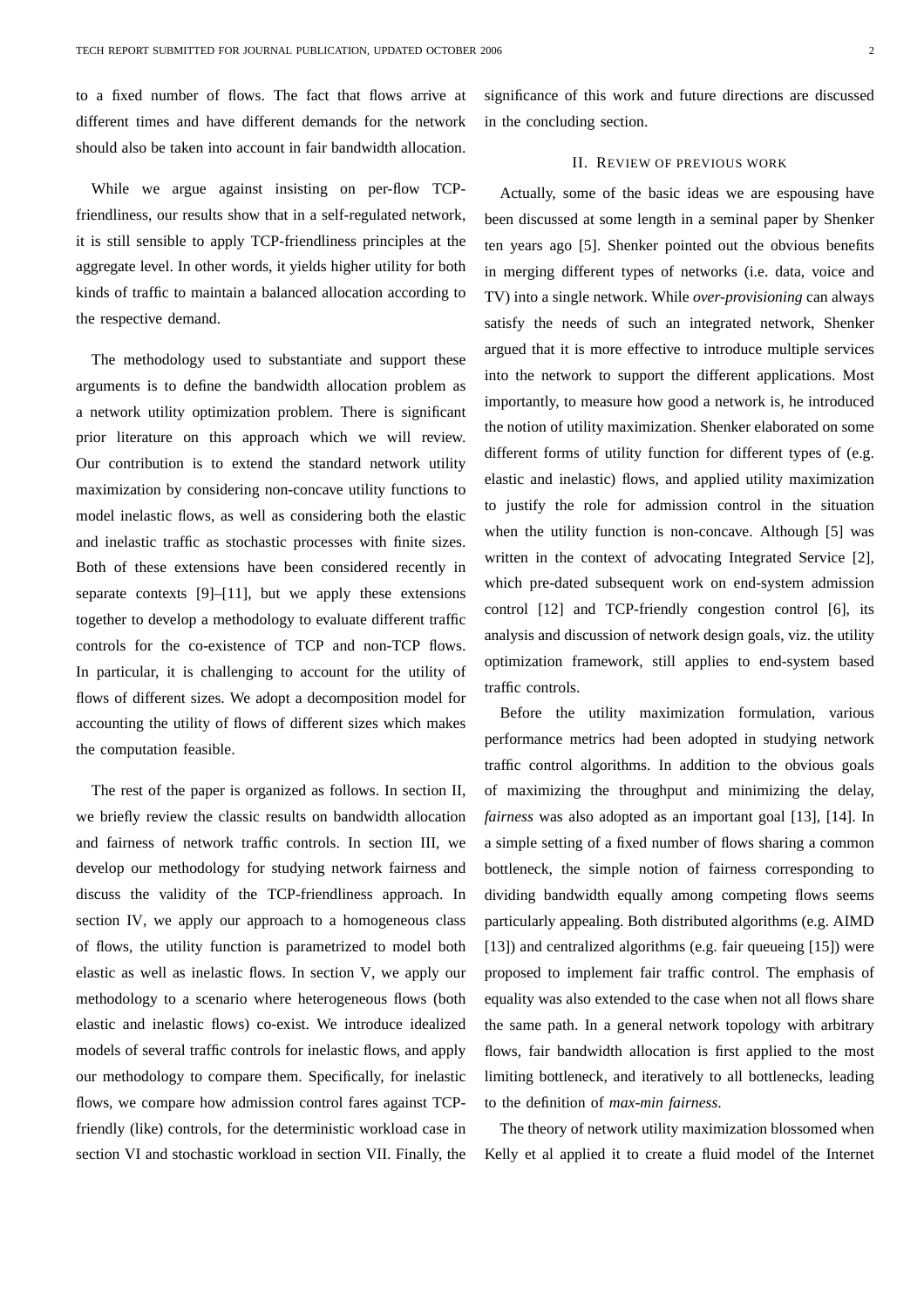with elastic applications under congestion control [16]. Kelly's model reduces the complicated network under distributed congestion control to a standard convex optimization problem

$$
\max_{\mathbf{x}} \sum_{i} U_i(x_i)
$$
  
subject to  $\mathbf{R}\mathbf{x} \leq \mathbf{c}$ 

where **x** denotes the transmission rate of a set of flows; the flows' routes (which links are use by a flow) are represented by the zero-one matrix **R**; the capacity of the links are represented by **c**, and the utility of the *i*-th flow is represented by  $U_i(x_i)$ .

One way to derive the solution for this problem is through decomposing the problem into a set of sub-problems for the flows and the network, and this has a straight correspondence to Internet's end-system congestion control with network feedback. Kelly showed that the simplistic AIMD-like [13] distributed congestion control adopted in the Internet is stable, and achieves a sensible operating point assuming logarithmic utility functions. The resultant bandwidth allocation is referred to as being *proportionally fair*. In [17], a more general family of utility functions (of which the logarithmic utility is only a special case) is introduced. Based on this family of utility functions, it is possible to relate the different types of network fairness, such as max-min fairness, proportional fairness, and maximum-throughput allocation, as the solutions of utility maximization corresponding to different utilities. While this theory is very elegant, because its assumption of concave utility functions (to make the problem tractable as convex optimization problems), it is limited to characterize a network with elastic flows only. Furthermore, we also believe the assumption that all flows stay indefinitely long for the system to reach a steady state is too limiting.

Recently, some authors begin to consider the utility maximization problem when not all users have concave utility functions [10], [11]. This considerably complicates the utility maximization problem. However, they showed that under some continuity conditions, distributed pricebased (congestion feedback based) congestion algorithms can still converge to the optimal solution. These studies mostly consider a given fixed number of flows, derive the best steady state bandwidth allocation to these flows. These results give new insights to co-existence of elastic and inelastic traffic in a network under distributed traffic controls. For more realistic evaluation, it is still important to consider a stochastic workload of flows.

There is a body of work studying bandwidth allocation with stochastic workloads as well [9], [18]. See [19] for a survey of this topic. The thrust of these studies often focus on how to create a stochastic model for which there is a product form solution (e.g. Whittle networks), or such product-form solution can be used as a performance bounds for the original model [20].

# III. A NEW APPROACH FOR EVALUATING NETWORK TRAFFIC CONTROLS

Most of the notations for the rest of the paper are introduced in this section. Table I provide a summary.

## *A. Type of Flows and Utility Functions*

In our new problem formulation, we consider two types of flows that use the network in different ways:

- *Holding time flows*. Such a flow has a holding time. After using the network for the holding time, the flow leaves.
- *File transfer flows*. Such a flow has a file size. It stays in the network for as long as necessary until the complete file has been transferred from source to destination.

Holding time flows are normally inelastic flows whereas file transfer flows are normally elastic flows. The degree of elasticity of each kind of flow, however, is determined by the respective utility function which will be introduced below. In the following discussion, we assign an elastic utility function to file transfer flows and refer to them as elastic flows. The elasticity of the utility function assigned to holding time flows is controlled by a parameter. For the study of different traffic controls in this paper, we assume the holding time flows have a rather inelastic utility function, hence we also refer to holding time flows as inelastic flows unless noted otherwise.

Since we are considering flows of finite size, it is necessary to account for how the utility of a flow depends on its size. We consider the two types of flows separately.

*a) Holding time flows:* We find the utility of a holding time flow by decomposition.

Consider a *holding time* flow *f* with holding time *T*, arriving at time  $t_0$ , and achieving rate  $x_f(t)$  for  $t_0 \le t \le t_0 + T$ . The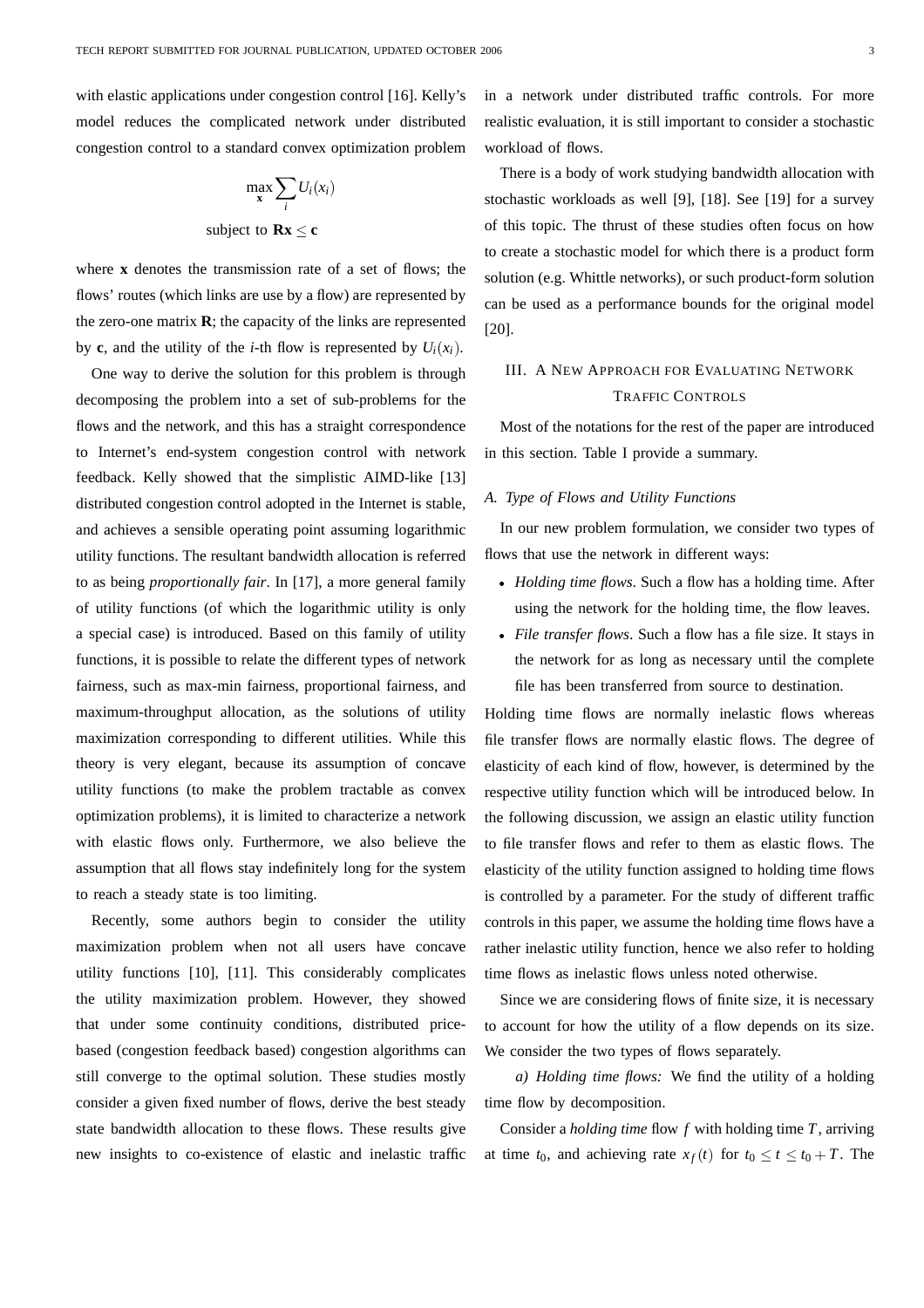#### TABLE I

SYMBOLS AND NOTATIONS

| Symbol                              | Explanation                                                             |
|-------------------------------------|-------------------------------------------------------------------------|
| $f,\,f_j$                           | Flows or subflows                                                       |
| $\overline{x(t), x_F(t), x_I(t)}$   | Bandwidth allocated to a flow at time $t$ , elastic, or                 |
|                                     | inelastic                                                               |
| $a_E(n,m), a_I(n,m)$                | Bandwidth allocation to an elastic/inelastic flow as a                  |
|                                     | function of system state, $(n, m)$                                      |
| $T, T_i$                            | Holding time of an inelastic flow, $j$                                  |
| $S, S_i$                            | File size of an elastic flow, j                                         |
| $\mathcal{U}_f$                     | Utility accrued by a flow $f$                                           |
| $u_E(x)$                            | Utility accrued by a byte of elastic flow transferred at                |
|                                     | rate $x$ . The unit is utility per byte.                                |
| $u_I(x)$                            | Instantaneous utility of an inelastic flow with allocated               |
|                                     | bandwidth $x$ . The unit is utility per unit time.                      |
|                                     | Sigmoidal utility function with parameter $k$ , as in (1)               |
| $\frac{s_k()}{G}$                   | Utility throughput, also known as u-put                                 |
| $G_E(t)$ , $G_I(t)$                 | Instantaneous utility throughput of elastic/inelastic                   |
|                                     | flows                                                                   |
| $\bar{G}_E, \bar{G}_I$              | Average utility throughput of elastic/inelastic flows                   |
| $\bar{G}_{F}^{C},\,\bar{G}_{I}^{C}$ | Average utility throughput of elastic/inelastic flows                   |
|                                     | under traffic control $C$                                               |
| n, n(t)                             | Number of elastic flows, at time t                                      |
| m,m(t)                              | Number of inelastic flows, at time t                                    |
| P[n, m]                             | Probability that the network has $n$ elastic flows and $m$              |
|                                     | inelastic flows                                                         |
| $P_C[n,m]$                          | Probability that the network has $n$ elastic flows and $m$              |
|                                     | inelastic flows under control $C$                                       |
| $\alpha$                            | Desired rate of inelastic flows                                         |
| ε                                   | Minimal rate allowed for each elastic flow by inelastic                 |
|                                     | flows when performing aggressive admission control.                     |
|                                     | See section VII.                                                        |
| $\lambda_E$                         | Arrival rate of elastic flows                                           |
| $1/\mu_E$                           | Mean file size of elastic flows, $E[S] = 1/\mu_E$                       |
| $\lambda_I$                         | Arrival rate of inelastic flows                                         |
| $1/\mu_I$                           | Mean holding time of inelastic flows, $E[T] = 1/\mu_I$                  |
| $\rho_E$                            | Offered load of elastic flows, $\rho_E = \lambda_E / \mu_E$             |
| $\rho_I$                            | Traffic intensity of inelastic flows, $\rho_I = \lambda_I / \mu_I$      |
| $\alpha \rho_I$                     | Offered load of inelastic flows.                                        |
| ρ                                   | $\rho = \rho_E + \alpha \rho_I$ , this is the total bandwidth demand by |
|                                     | both elastic and inelastic flows                                        |

utility achieved by flow f is denoted  $\mathcal{U}_f$ . We can view f as the composition of subflows  $f_j$  ( $j = 1, ..., h$ ) of holding times *T*<sub>*j*</sub> (*j* = 1,...,*h*,  $\sum_{j} T_{j} = T$ ). We assume that the utility of *f* is comparable to the sum of the utility of the subflows. In the limit, as each subflow becomes sufficiently short, the utility of a subflow (at time *t*) becomes the utility of achieving an instantaneous rate  $x(t)$  which we denote using  $u_I(x(t))$ . Note,

the unit of  $u_I()$  is utility per unit time (e.g. seconds). The assumption above becomes

**Assumption 1 (Utility composition of holding time flows):** The utility of a *holding time* flow is the sum of the utility of the instantaneous rates the flow achieves, namely

$$
\mathcal{U}_f = \int_{T} u_I(x_f(t)) dt.
$$

*IT*This assumption obviously does not always hold. For example, consider a flow *f* that achieves rate  $x_f(t) = 1$  for  $t \in [0, T/2]$  and  $x_f(t) = 0.5$  for  $t \in (T/2, T]$ . Alternatively, consider another flow  $f'$  with the same holding time  $T$  but achieves rate

$$
x_{f'}(t) = \begin{cases} 1 & \text{for } t \in [t_k, t(k+1)], \ k = 0, 2, 4, \dots \\ 0.5 & \text{for } t \in (t_k, t(k+1)], \ k = 1, 3, 5, \dots \end{cases}
$$

where  $t_k = t_0 + \delta$  for some small  $\delta \ll T$ . For each scenario, the flow's utility comes out the same according to assumption 1. In reality, we expect the first flow, *f* to get a lower utility for most inelastic applications since it is easier to tolerate occasional loss than continuous loss. Nonetheless, this assumption makes the inelastic flows decomposable, and allows a reasonable way to account for the utility of flows of different sizes.

*b) File transfer flows:* Intuitively, the utility of a *file transfer* flow depends on two things:

- the time it takes the transfer to complete
- the file size

We expect it to be a non-increasing function of the former, and a non-decreasing function of the latter. The dependency on completion time is equivalent to (the reciprocal) dependency on average transfer rate. Consider a file transfer flow *f* of file size  $S_f$ , that achieved a certain transfer rate  $x_f(t)$  between some start of finish time of the file transfer, and  $\bar{x_f}$  denotes the average transfer rate of the flow *f*. The assumption for the utility of a file transfer flow can be stated as:

**Assumption 2 (Utility composition of file transfer flows):** The utility of a *file transfer* flow is the sum of utility for each byte which is a function of the average rate, namely

$$
\mathcal{U}_f = S_f u_E(\bar{x_f}).
$$

Again, we derive the utility of a flow by decomposition. The function  $u_E(\bar{x})$  is a (usually concave) utility function on the *average rate*. Note, the unit of  $u_E()$  is utility per unit of data (e.g. bytes). Therefore, the total utility of a flow can be thought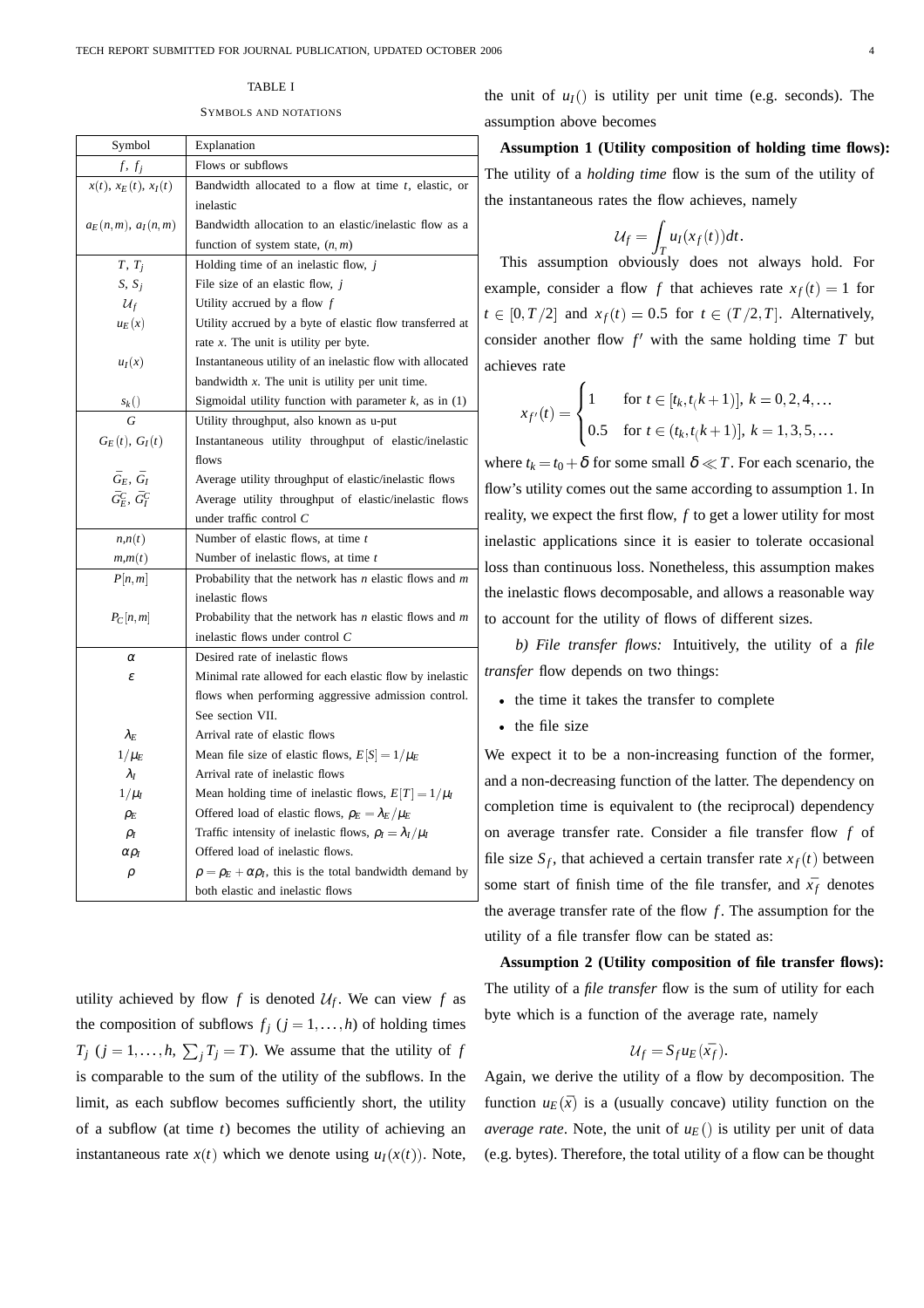of as being composed from the utility of each byte of the flow. But unlike in the holding time case, each component utility is based on the same average rate instead of the instantaneous rate.

Some alternative definitions of the utility composition rule of file transfer flows were also considered. One possibility is to let the utility of each data unit be dependent on the instantaneous rate of transferring that unit of data. This would give rise to the following paradox. Let *f* be a flow of size  $S_f$  and achieved rate  $x_f(t)$ , and *f* is decomposed as two flows *g* and *h* so that  $S_g + S_h = S_f$ , and  $x_g(t)$  and  $x_h(t)$  cover different intervals of the original horizon of  $x_f(t)$ . Since  $u_E$  $\mathcal{L}$  and  $\mathcal{L}$ is concave, by Jensen's inequality we know

$$
\mathcal{U}(f) \le \mathcal{U}(g) + \mathcal{U}(h)
$$

So the utility of a flow increases as we decompose a flow (without any other change in the transfer of a flow), not a satisfying property. Another possibility is to make flow utility be a non-linear function (e.g. concave) of the file size. This would also cause the flow utility change as we split up a flow. In real life, a file transfer can be split up into multiple smaller file transfers, and there is a large class of traffic controls that may take advantage of such flow splitting (e.g. schedule them to be transferred sequentially or in parallel, possibly on different paths). The analysis of these cases is beyond the scope of the current paper.

#### *B. Utility function*

In the previous subsection, we established the utility of a flow in relation to functions  $u_E()$  or  $u_I()$ . Actually, the elasticity of a flow are determined by the shape of  $u_E()$  and  $u_I(.)$ .

If the utility function of instantaneous rate is non-decreasing and concave, then we consider the associated flow *elastic*. For an inelastic flow, its utility function (for instantaneous rate) is still non-decreasing, but the slope might not always be decreasing. A good example of an elastic utility function is a logarithmic function, and that for an inelastic utility function



Fig. 1. A family of sigmoidal function  $s_k(x)$  with different values of *k* 

is a sigmoidal function:

$$
s_k(x) = \begin{cases} 0 & \text{if } x \le \ell_1 \\ \sin^k \left( \frac{\pi}{2} \cdot \frac{x - \ell_1}{\ell_2 - \ell_1} \right) & \text{if } \ell_1 < x \le \ell_2 \\ 1 & \text{if } x > \ell_2. \end{cases} \tag{1}
$$

A family of the sigmoidal functions  $s_k()$  is plotted in Figure 1. Note, *x* is the given rate;  $\ell_1$  and  $\ell_2$  are thresholds so that when  $x \leq \ell_1$ ,  $s_k(x) = 0$  and when  $x > \ell_2$ ,  $s_k(x) = 1$  (in Figure 1,  $\ell_1 = 0$  and  $\ell_2 = 1$ ). The parameter *k* controls the shape of  $s_k(x)$ . The larger the value of *k*, the closer the function is to a step function. For *k* larger than 1, there is an inflexion point where the change in the gradient goes from positive to negative. When we use this sigmoidal function as the inelastic utility function, we assume  $k > 1$ .

In this paper, we set  $u_E(x) = \log(1+x)$  and  $u_I(x) = s_k(x)$ with  $\ell_1 = 0$  and  $\ell_2 = \alpha$ , where  $\alpha$  is the rate at which the inelastic flow is intended to transfer its data. We use this particular set of function to ensure the utility of a flow is bounded and always positive.

#### *C. Workload*

What we have introduced so far allows us to define a *workload* which is simply a set of elastic and inelastic flows that use the network. A workload can be stochastic or deterministic. A deterministic workload would be defined by a fixed set of flows with given arrival times, given file sizes (and holding times), and a utility function for each flow. A stochastic workload, on the other hand, would be defined by given arrival rates (e.g. assuming Poisson arrivals), and given distributions of file size and holding time (e.g.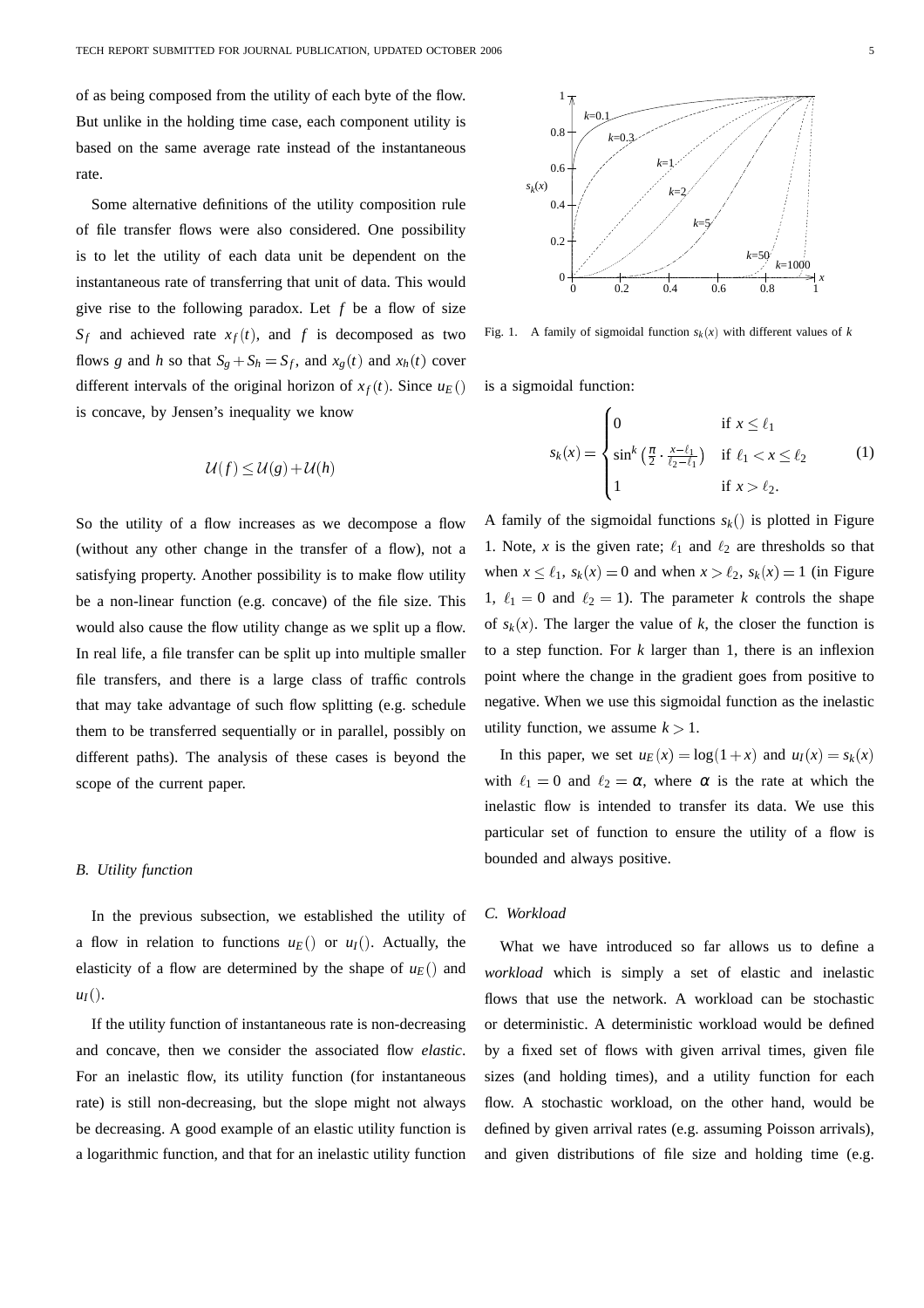assuming exponential distribution), and the corresponding utility functions for elastic and inelastic flows.

In this paper, we consider both deterministic workloads as well as stochastic workloads. When studying stochastic workloads, we assume an exponential distribution for file size and holding time to make the model reducible to a Markov chain and use standard techniques to compute the performance metrics.

**Assumption 3 (Flow size distribution):** Flow size (file size or holding time) is exponentially distributed.

More realistic flow size distributions (e.g. heavy-tailed) and packet level (rather than flow level) modeling is beyond the scope of the current paper, and is under further study.

# *D. Comparison of Traffic Controls*

We start by restricting ourselves to the simplest network, with the following assumption, which applies to the rest of this paper:

**Assumption 4 (Network):** The network consists of a single link.

This is a reasonable assumption when the focus is to consider a set of flows sharing a single bottleneck. In a general network setting, network utility maximization tends to favor shorter flows (those traversing fewer links) than longer flows, as made clear by [16]. This is a different dimension in designing heterogeneous traffic controls that should be considered separately in the future.

Given a workload and network topology and static workload (fixed number of flows), it is possible to decompose and transform the network utility optimization problem to use distributed algorithms to obtain the optimal allocation. For example, this has been studied for elastic flows in [16], and for mixed elastic and inelastic flows in [10] and [11]. For stochastic workloads, however, the problem becomes more complicated. One established framework for studying optimal controls is through Markov decision processes. Using this approach, the derived optimal traffic control will likely be state-dependent, which is not easy to implement in a distributed fashion. In this paper, we focus on answering a simpler question: how do we compare two traffic controls? This is more tractable as well as quite useful for practical reasons. Once we establish the methodology, we can compare any two traffic controls which are considered reasonable to implement in practice. In particular, we will try to compare fair congestion control with admission control as two alternatives for managing inelastic traffic in a mixed traffic environment.

In addition to workload, we need to define (a) network state, (b) traffic control, and (c) utility throughput, as follows.

The *state* of such a simple network can be characterized by the flow population in the network and the per-flow states. At time *t*, the flow population of the network is given by the ordered pair  $(n(t), m(t))$ , where  $n(t)$  is the number of elastic (file transfer) flows and  $m(t)$  the number of inelastic (holding time) flows. The state of flow  $f_j$  is given by the current rate  $x_{f_j}(t)$ .

Given the network state, it is possible to define *traffic controls* — the object of our study. A traffic control can be thought of as a function that maps the network state (current state plus history) and other workload information to bandwidth allocation. We are mainly interested in *distributed* traffic controls, which means a flow's allocation is based only on its own flow state and some summary information about the network's state. For example, if the traffic control is TCP, the summary of network state would be a binary variable indicating whether the total load exceeds the nominal system capacity or not. For each traffic control we study, we will list out what network summary information must be gathered later when we describe those traffic controls.

In a real-life system, it takes time for the traffic control implemented in each flow to gather needed information for making adjustments, and it also takes time for the controls to take effect. The ensuing dynamics is extremely complicated. For our purposes, we assume idealized controls; in other words

**Assumption 5 (Fluid model with zero feedback delay):** Traffic controls can implement any rate within the link capacity and sense the network condition instantaneously, and the controls take effect immediately.

This assumption makes it possible to account for the different traffic controls as different transition rates in a Markov process model, and compute the state space probability distribution,  $P[n,m]$ .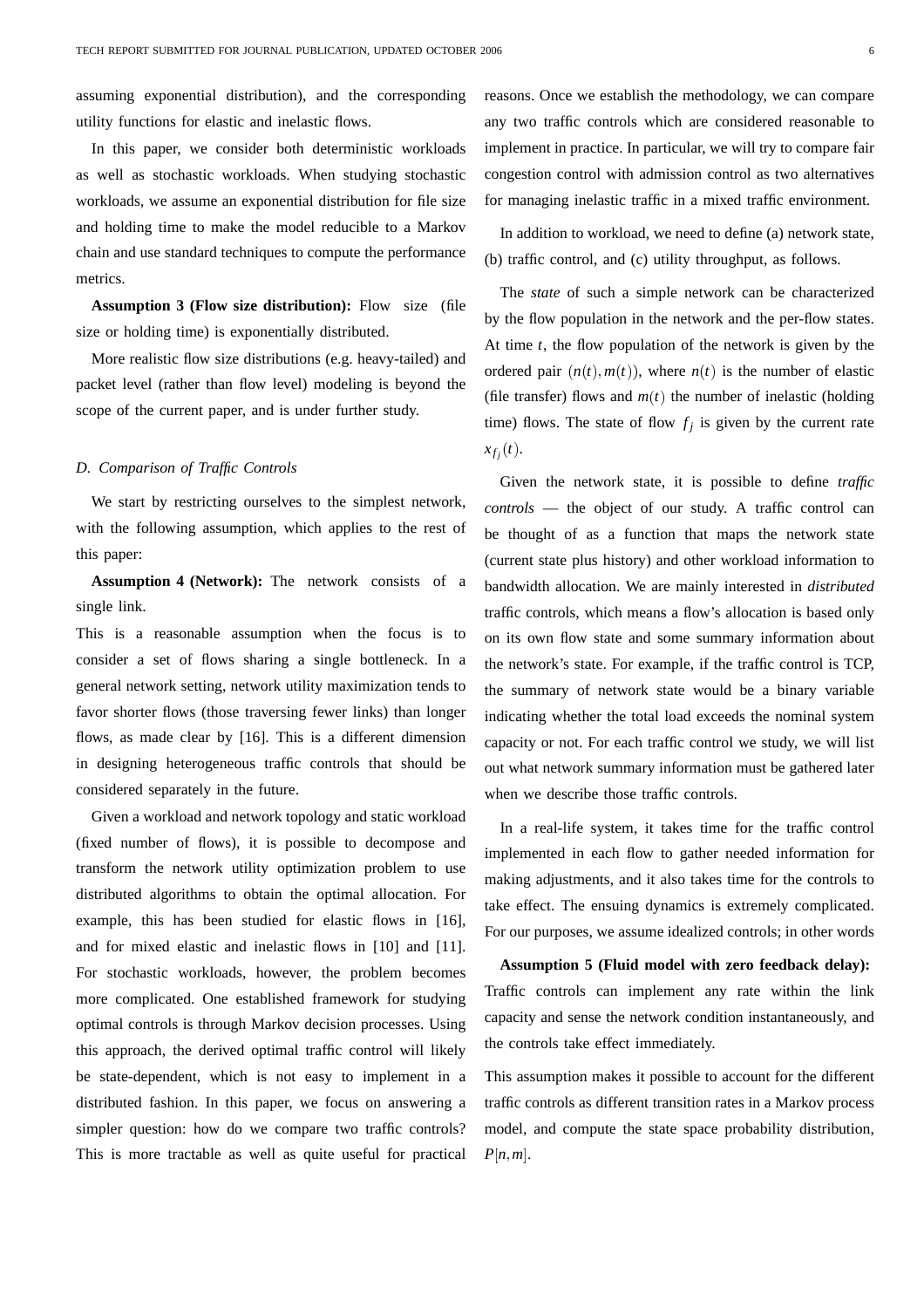# *E. Utility Throughput*

Finally, we define *utility throughput* (u-put for short) as the rate the network is generating utility based on the different flows getting served by the network. This is a function of the traffic control adopted, and consequently the basis for comparing different traffic controls. Theoretically, each flow finishes accruing certain amount of utility from the network at its departure time. The u-put would then be the rate the network accrues utility based on this process.

Let  $(f_1, f_2, \ldots, f_k)$  be the set of flows that complete in time interval  $[0, T]$ . Then the u-put (denoted *G*) can be generally defined as

$$
G = \frac{\sum_{j=1}^{K} \mathcal{U}_{f_j}}{T} \tag{2}
$$

This definition can be used for both stochastic workloads as well as deterministic workloads.

In the stochastic workload case, flows are assumed to be of finite size (given by some distribution) and are assumed to arrive at a certain rate  $\lambda$  with some inter-arrival time distribution. The systems of interest are those that are stable, or in other words converge to a steady state. In the steady state, it is possible to derive an average flow utility for holding time and file transfer flows,  $U_I$  and  $U_E$  respectively.

$$
G = G_I + G_E = \lambda_I \mathcal{U}_I + \lambda_E \mathcal{U}_E \tag{3}
$$

Equation 3 can in turn be computed in terms of the components of flow utility according to Assumption 1 and 2.

At time *t*, let there be a set  $M(t)$   $(|M(t)| = m(t))$  inelastic flows, and let  $x_{f_j}(t)$  be the transmission rate of inelastic flow  $f_j \in M(t)$ . The network is thus accumulating inelastic utility at the rate:

$$
G_I(t) = \sum_{j \in M(t)} u_I(x_{f_j}(t)).
$$

Here,  $u_I()$  is the inelastic utility function.

If the traffic control under consideration is such that all inelastic flows (in the network) transmit at the same rate  $x_I(t)$ ,  $t_I(t)$ then we can write down the traffic controls as simple function

 $a_I()$  of the system state<sup>1</sup>:

$$
x_I(t) = a_I(n(t), m(t)).
$$

Then the instantaneous u-put equation becomes

$$
G_I(t) = m(t)u_I(x_I(t)).
$$

If the system is in steady state, then there is a steady state distribution for  $m(t)$  (and  $n(t)$  elastic flows),  $P[n,m]$ . So we can calculate  $\bar{G}_I := E[G_I]$  as:

$$
\bar{G}_I = \sum_{n} \sum_{m \neq 0} m u_I(a_I(n,m)) P[n,m] \tag{4}
$$

The u-put of elastic flows, according to Assumption 2 can be computed based on the utility of each data unit (byte) transferred. During a time interval *t* to  $t + \delta t$ , let a total of  $R(t)$  bytes (from  $n(t)$  elastic flows) be transferred. The u-put of elastic flows at time *t* can be written as:

$$
G_E(t) = \sum_{j=1}^{R(t)} u_E(\bar{x}_j)
$$

for  $\delta t$  approaching zero. The average rate  $\bar{x}_i$  here denotes the average rate of the flow the *j*-th transferred byte belongs to, and  $u_E$ () is the elastic utility function defined earlier. Unlike in the inelastic case, however,  $\bar{x}_j$  is some property of a flow and we do not have a steady state distribution for that. To facilitate the computation, we make another assumption:

**Assumption 6 (Same average rate):** For a stochastic workload, the average rate seen by each *file transfer* flow is the same as the steady state file transfer flow rate averaged over all elastic flows, and it is independent of file size, namely

$$
\bar{x}_j = \sum_m \sum_{n \neq 0} a_E(n,m) P[n,m] = \bar{x}.
$$

Here, *n* is the number of elastic flows in the network and  $a_E(n,m)$  denotes the bandwidth allocated to each elastic flows under certain traffic control in state  $(n, m)$ . Intuitively, this assumption is more reasonable if flows are not too small, relative to the fluctuation of network utilization.

<sup>1</sup>Note,  $a_I$ () in this form is not general enough to represent all traffic controls. For example, not all flows necessarily have the same rate. Even in our case, those flows rejected by admission control will get zero rates. But for our purpose of computing u-put, we are only interested in admitted flows and they are assumed to have the same rate as other flows in the same class.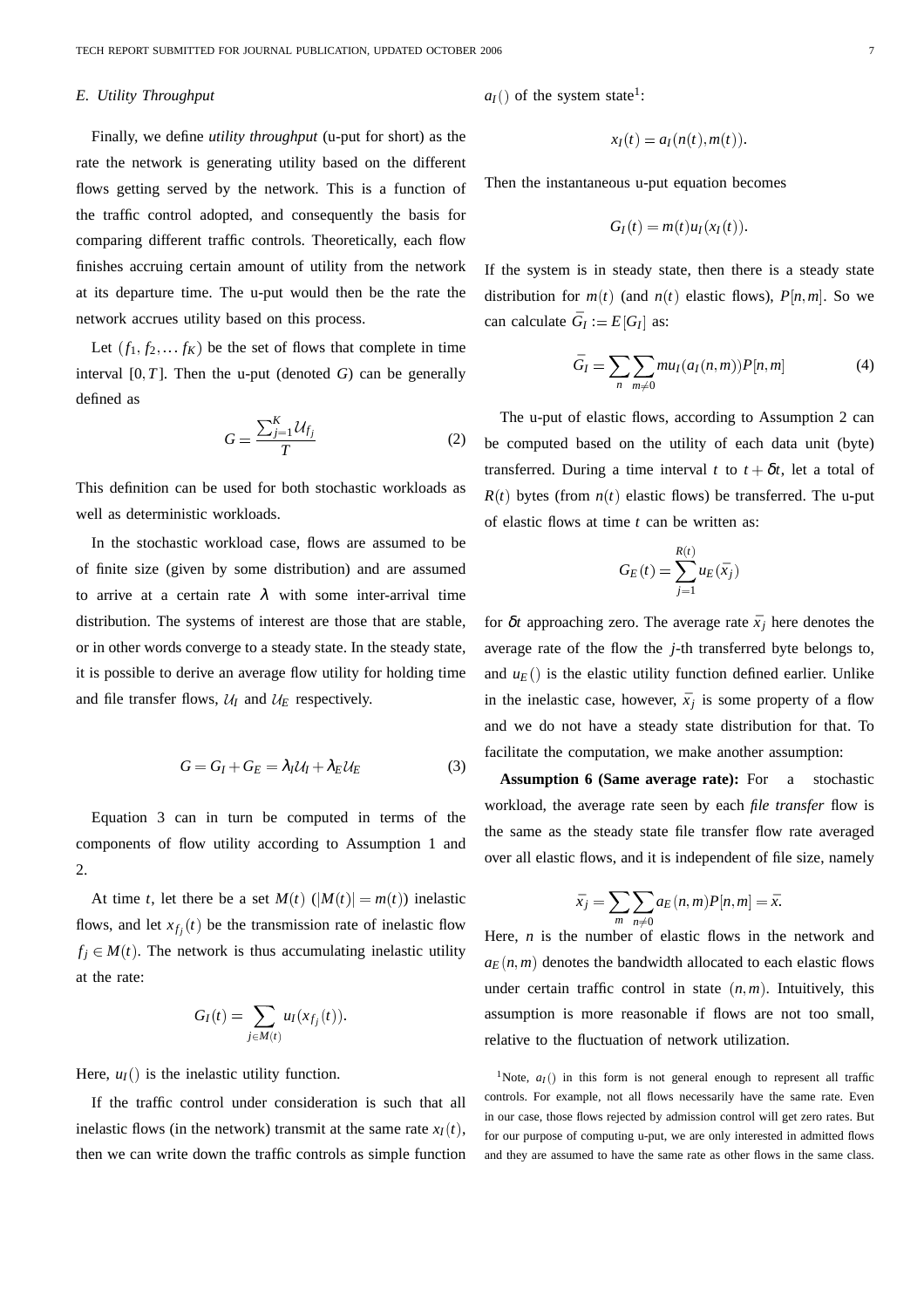Now we can readily write down the u-put for elastic flows

$$
\bar{G}_E = \lambda_E E[\mathcal{U}_f]
$$
  
=  $\lambda_E E[S_f] u_E(\bar{x}_f)$   
=  $\rho_E u_E \left( \sum_m \sum_{n \neq 0} a_E(n, m) P[n, m] \right).$  (5)

The definition of u-put is quite general, and can be readily applied to the case of deterministic workloads, as long as the bandwidth allocation functions  $a_I(n(t), m(t))$  and  $a_E(n(t), m(t))$  are well-defined. We will see an example of this in section VI.

The reason we separately account for the elastic and inelastic utility is that it is very difficult to calibrate the utility functions to make the two kinds of utilities addable. This slightly complicates the comparison of different traffic controls, but is a more reasonable way to account for the situations.

Thus we have explained for each traffic control, *C*, how to compute the u-put as a pair of values,  $(\bar{G}_{E}^{C}, \bar{G}_{I}^{C})$ , corresponding to the elastic and inelastic utility throughput. This affords us a way to compare traffic controls. If  $\bar{G}_{E}^{H} > \bar{G}_{E}^{K}$  and  $\bar{G}_{I}^{H} > \bar{G}_{I}^{K}$ , zero an then we can say traffic control  $H$  is better than  $K$ . Note, this would be just for the one workload that is analyzed. In order to do a complete comparison for traffic control *H* and *K*, it is necessary to evaluate a spectrum of representative workloads that are of interest.

Let  $\bar{G}_{E}^{C}(w)$  and  $\bar{G}_{I}^{C}(w)$  be the elastic and inelastic u-put for traffic control *C* under different workloads index by *w*. In order to conclude that a traffic control  $H$  is better than  $K$ , we require

$$
\begin{aligned}\n\bar{G}_E^H(w) &\ge \bar{G}_E^K(w) && \forall w \in W \\
\bar{G}_I^H(w) &\ge \bar{G}_I^K(w) && \forall w \in W\n\end{aligned}
$$

where *W* is some set of *benchmark* workloads.

This completes the description of our methodology for comparing two traffic controls. In essence, this methodology (when considering stochastic workloads) is rather similar to the *Markov reward processes* [21]. In the terminology of [21], comparing u-put is analogous to comparing the system *gain* under two different *policies* to find out which is the better *policy*. In our case, we do need to deal with an infinite (or potentially large) population model, and multiple kinds of *rewards*<sup>2</sup> .

In the following sections, we apply this methodology to a comparative study of some specific traffic controls.

# IV. CASE STUDY: TRAFFIC CONTROLS FOR HOMOGENEOUS FLOWS

Before analyzing the case of two classes of traffic, we first compare different traffic controls for holding time flows when it is the only kind of traffic (when elastic traffic is absent). We vary the utility function to see how it affects the selection of the best traffic control.

Let the holding time flows arrive at a rate of  $\lambda_I$  and let each flow have an average holding time of  $1/\mu_I$ . Let the utility function be

$$
s_k(x) = \begin{cases} 0 & \text{if } x \le 0\\ \sin^k\left(\frac{\pi}{2} \cdot \frac{x}{\alpha}\right) & \text{if } 0 < x \le \alpha\\ 1 & \text{if } x > \alpha \end{cases}
$$
 (6)

Which is (1) with  $\ell_1 = 0$  and  $\ell_2 = \alpha$ . The utility varies between zero and one. As illustrated in Figure 2, the utility is zero for rate  $x \leq 0$ , and increases with x until it reaches 1 when  $x = \alpha$ and stays the same for larger values of *x*. The parameter *k* controls the shape of the curve. In one extreme, when  $k \leq 1$ , the utility function is concave. In this case, a holding-time flow behaves a little like an elastic flow, in the sense that it can still benefit from a rate significantly smaller than its desired rate  $\alpha$ . In the other extreme, for larger values of *k* the utility function approaches a step function. This corresponds to the classic utility function of an inelastic flow with  $\alpha$  as its desired rate. These type of flows cannot benefit from a rate sufficiently smaller than its desired rate.

We consider two types of traffic controls: congestion control (with fair allocation) and admission control. Under Assumptions 3, 4 and 5 both can be analyzed by standard queueing models.

The fair congestion control can be modeled by a  $M/M/\infty$ queue. In a state with *m* jobs, since all flows are of the

<sup>&</sup>lt;sup>2</sup>This is why it is not straightforward to consider using policy iteration method to optimize our traffic controls. But this is something we are working on.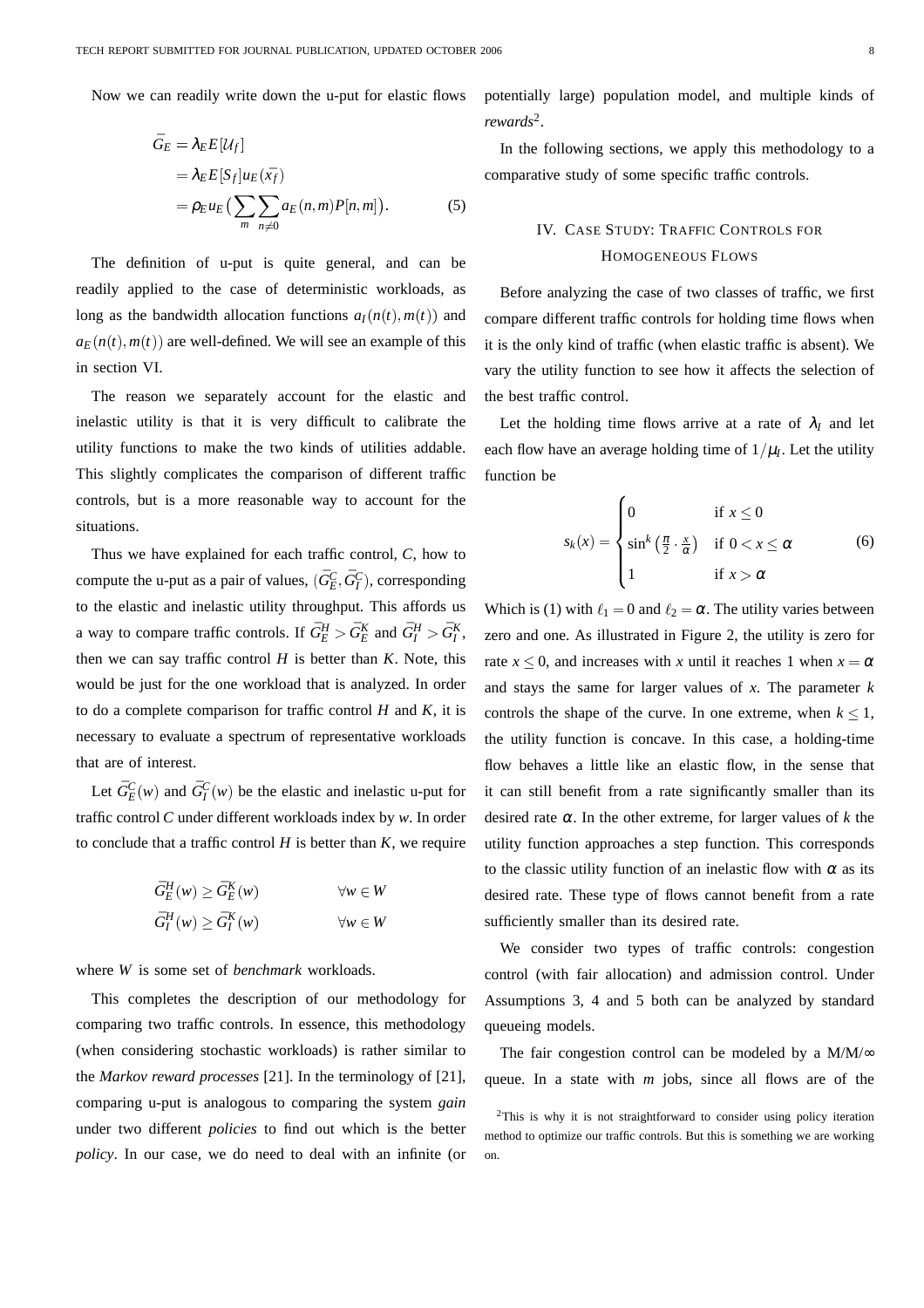

Fig. 2. A particular utility function for inelastic Fig. 3. Utility throughput in homogeneous case, Fig. 4. Crossover value of *k* at different offered flows, with  $k = 50$ . with  $\alpha = 0.1$ load  $\rho$ , with  $\alpha = 0.1$ 

holding time type, the departure rate is  $m\mu$ <sup>*I*</sup>. The steady state probability distribution of number of flows is given by

$$
P_{\rm cc}[m] = \frac{\rho_I^n e^{-\rho_I}}{m!}.
$$

The u-put in state *m*, however, is given by  $ms_k(\frac{1}{m})$ . According to equation (4), the steady state average u-put is

$$
G_{\rm cc} = \sum_{m=0}^{\infty} m s_k(\frac{1}{m}) P_{\rm cc}[m].
$$

The admission control case can be modeled by a M/M/*h*/*h* loss system, where  $h = |1/\alpha|$  denotes the maximum number of flows the network can accommodate giving them their desired rate  $\alpha$ . The steady state probability distribution of the number of flows is given by

$$
P_{\text{ac}}[m] = \frac{\rho_I^m}{m!} \Big(\sum_{j=0}^h \frac{\rho_I^j}{j!}\Big)^{-1}.
$$

Since the admission control scheme does not over-admit, all admitted flows get utility of 1, and all blocked flows get utility of zero. This means the steady state u-put is simply

$$
G_{\text{ac}} = \sum_{m=0}^{h} m s_k \left(\frac{1}{m}\right) P_{\text{ac}}[m]
$$

$$
= \sum_{m=0}^{h} m P_{\text{ac}}[m]
$$

$$
= \rho \left(1 - P_{\text{ac}}[h]\right)
$$

where  $P_{ac}[h]$  is the *blocking probability*.

Since we have closed-form expressions for the u-puts of both systems we want to compare, we can plot them against the offered load,  $\rho$ , as in Figure 3.

The figure shows that the u-put for the admission controlled system,  $G_{ac}$ , increases monotonically as  $\rho$  increases and reaches a saturated level. This is expected behavior for the Erlang-B model. When fair congestion control is applied, the situation becomes interesting. The system u-put depends on the utility function, parametrized by *k*. When  $k = 1$ , the utility is still elastic (concave). The fair congestion control consistently gives higher u-put for all values of  $\rho$ . When  $k = 2$ , i.e. when the utility becomes mildly inelastic, there is a *crossover point* in the u-put curves. In other words, when the offered load is sufficiently high, there is a point when it is better to start applying admission control (for  $k = 2$ , this point is roughly  $\rho = 20$ ). As the utility function becomes more inelastic, the crossover point appears earlier and earlier. It is clear that the admission control approach becomes asymptotically better than fair congestion control as *k* becomes large.

Figure 4 shows the crossover value of *k* versus each offered load  $\rho$ . The curve serves as a dividing line: for all the values of  $(\rho, k)$  above the curve, it is better to use admission control, and vice versa. Actually, for many points below the curve (e.g.  $\rho < 5$ ), admission control is also reasonable since the u-put curve for admission control is approximately the same as the fair congestion control curve until the crossover point, as shown in Figure 3.

# V. CASE STUDY: TRAFFIC CONTROLS FOR HETEROGENEOUS FLOWS

The case of considerable practical interest is when both elastic and inelastic flows sharing the network. We let the traffic control for elastic flows be some form of fair congestion control, as in the Internet. For inelastic flows, there are three options we want to compare: (1) no control (NC), (2) fair congestion control (CC), (3) admission control (AC). We discuss how bandwidth is allocated in each case.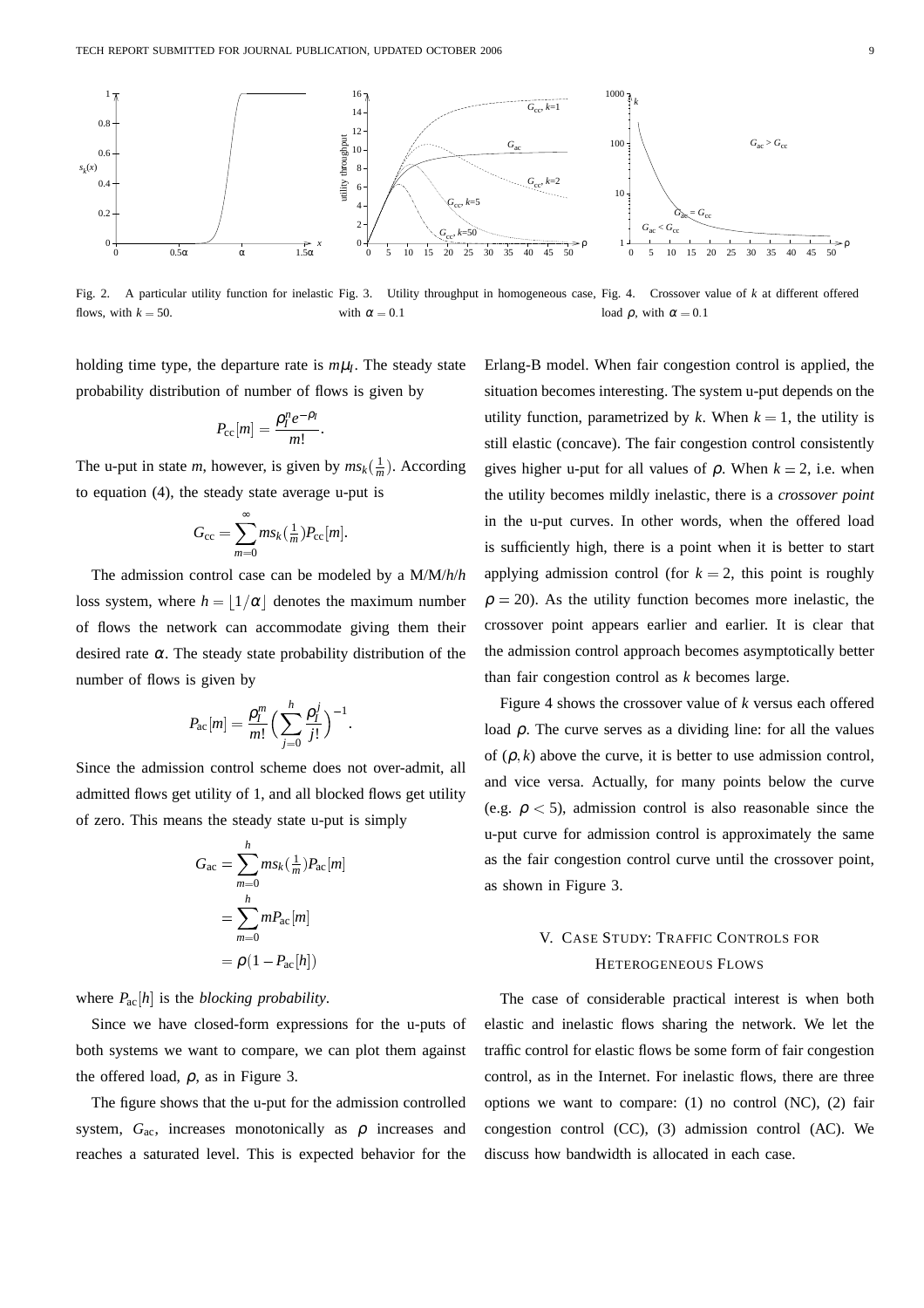- *No control (NC)*. Perform neither congestion control nor admission control. This is meant to model the behavior of UDP flows. In this case, when  $1/\alpha$  or more inelastic flows are in the network, the network capacity is totally consumed (equally shared) by the inelastic flows, and the elastic flows get no service. Otherwise, if there are  $m <$  $1/\alpha$  inelastic flows, each inelastic flow gets  $\alpha$  and the elastic flows share the remaining  $1 - m\alpha$ .
- *Fair congestion control (CC)*. Perform TCP-friendly congestion control. Here, we model it as the same fair congestion control as adopted for elastic flows, with a slight difference. When the fair share is smaller than  $\alpha$ , then the fair share is used, but when the fair share is greater than  $\alpha$ , the inelastic flows would still consume  $\alpha$ . This is a different treatment than the model in [18] where rate allocated to inelastic flow is always the same as elastic flows.
- *Admission control (AC)*. Perform admission control but no congestion control once admitted. In general, the admission control function can be quite sophisticated. For example, it may depend on the playback rate  $\alpha$  and the holding time  $\mu_i$ . In our analysis, we assume the playback rate for all inelastic flows are the same, and consider a rather simple form of admission control that is oblivious to the holding time. Assume the network already has *n* elastic flows and *m* inelastic flows, a newly arriving (inelastic) flow is admitted if

$$
n\varepsilon + (m+1)\alpha \le 1
$$

The parameter  $\varepsilon$  represents some minimal rate the admission control scheme tries to leave alone for each elastic traffic. It is a knob to tune how aggressive to make the admission control try. We consider two extreme cases:

- **–** *Aggressive admission control (AC1)*. In this case,  $\epsilon \ll \alpha$ . In other words, the arriving flow is admitted as long as it is possible to allocate to it the desired rate of α, even if this means all elastic flows have to run at their minimum rate of  $\varepsilon$ .
- **–** *Fair admission control (AC2)*. In this case,  $\varepsilon = \alpha$ . Precisely, the arriving inelastic flow is admitted if

$$
\frac{1-n\alpha}{m+1}\geq \alpha.
$$

In other words, the newly arriving flow is admitted only if its desired rate  $(\alpha)$  is no greater than the prevailing fair share for each elastic flow. The above condition actually reduces to

$$
(n+m+1)\alpha\leq 1.
$$

Because this form of admission control tries to be friendly to elastic (hence TCP) flows, we refer to it as *TCP-friendly admission control*.

To summarize, we can write down the traffic control functions for NC, CC, AC1 and AC2 in terms of what they allocate to elastic flows  $(a_E(n,m))$  and what they allocate to inelastic flows  $(a_I(n,m))$  when there are *n* and *m* flows of each kind respectively:

NC: 
$$
a_E(n,m) = \begin{cases} \frac{1-m\alpha}{n} & \text{if } m\alpha \le 1 \\ 0 & \text{if } m\alpha > 1 \end{cases}
$$
  
\nCC:  $a_E(n,m) = \begin{cases} \frac{1-m\alpha}{n} & \text{if } (n+m)\alpha \le 1 \\ \frac{1}{n+m} & \text{if } (n+m)\alpha > 1 \end{cases}$   
\nAC1, AC2:  $a_E(n,m) = \begin{cases} \frac{1-m\alpha}{n} & \text{if } m\alpha \le 1 \\ \frac{1}{m} & \text{if } m\alpha \le 1 \end{cases}$   
\nNC:  $a_I(n,m) = \begin{cases} \alpha & \text{if } m\alpha > 1 \\ \frac{1}{m} & \text{if } m\alpha > 1 \end{cases}$   
\nCC:  $a_I(n,m) = \begin{cases} \alpha & \text{if } (n+m)\alpha \le 1 \\ \frac{1}{n+m} & \text{if } (n+m)\alpha > 1 \end{cases}$   
\nAC1, AC2:  $a_I(n,m) = \begin{cases} \alpha & \text{if } m\alpha \le 1 \\ \alpha & \text{if } m\alpha \le 1 \end{cases}$ 

For AC1 and AC2,  $a_E(n,m)$  and  $a_I(n,m)$  are defined assuming the *m* inelastic flows have been admitted. Therefore,  $a_E(n,m)$ and  $a_I(n,m)$  for the  $m > \lfloor \frac{1}{\alpha} \rfloor$  case are not specified.

For inelastic flows, the utility function  $u_I()$  is the same sigmoidal function introduced before in Equation 6. For elastic flows, the utility function  $u_E()$  is the frequently adopted log function, with normalization:

$$
u_E(x) = \log(1+x). \tag{9}
$$

Now we are ready to compare the four cases: NC, CC, AC1 and AC2 as alternative traffic controls for inelastic flows in coexistence with elastic flows. We first consider a deterministic workload case, and then the more general stochastic workload case in the next two sections.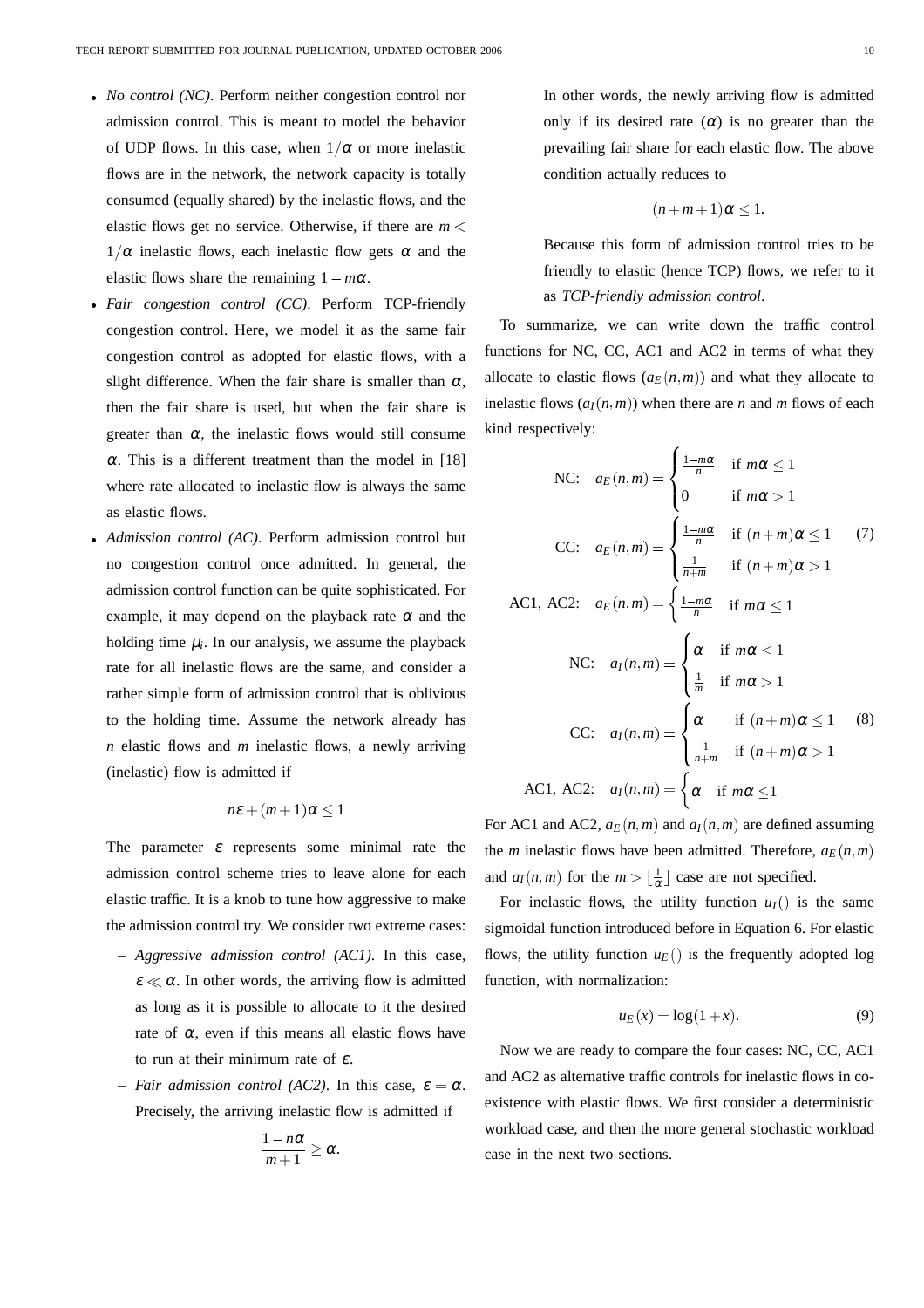# VI. CASE STUDY: STATIC WORKLOAD

We first study a special workload when all *n* elastic and *m* inelastic flows arrive at the same time<sup>3</sup> and stay on indefinitely. If the flow were an elastic flow, it has an infinite file size; if it were an inelastic flow, it has an infinite holding time. We referred to these as *infinite flows*. This is a special case of deterministic workload, and it is the workload commonly used in the study of congestion control and bandwidth allocation for homogeneous networks with elastic traffic flows only. We also refer to this as the *static* workload. An important reason for taking a special look at this workload is that it is possible to derive closed-form solutions, so that the results will lead to more insights and certain degree of validation of the general result. Furthermore, since all the flows (of each type) are the same, these results are independent of the assumptions on how the utility of flows of different lengths are computed.

Given the above definition of workload with infinite flows, the network state  $(n, m)$  remains unchanged and in a steady state by definition. The utility throughput for elastic and inelastic flows are also constant, respectively:

$$
\bar{G}_E = \rho_E u_E \left( \sum_m \sum_{n \neq 0} a_E(n, m) P[n, m] \right)
$$
  
=  $\rho_E u_E(a_E(n, m))$   
=  $na_E(n, m) u_E(a_E(n, m));$  (10)  

$$
\bar{G}_I = \sum_n \sum_{m \neq 0} m u_I(a_I(n, m)) P[n, m]
$$
  
=  $m u_I(a_I(n, m)).$ 

according to (4) and (5). The four traffic controls can be compared by substituting  $a_I(n,m)$  and  $a_E(n,m)$  for these controls into the above u-put equations.

Given the static workload, it is necessary to assume an order of arrival for the *n* and *m* flows so that  $a_E(n,m)$  and  $a_I(n,m)$  contains can be defined for AC1 and AC2. For the following analysis, we assume all the *n* elastic flows arrived before the *m* inelastic flows. This assumption creates a certain bias to the results, which will be discussed at the end of Section VI.B.

#### TABLE II

| COMPARING $G_F$ OF DIFFERENT TRAFFIC CONTROLS |  |
|-----------------------------------------------|--|
|-----------------------------------------------|--|

| Range of $m$                    | Comparison                                                                                            | Region |
|---------------------------------|-------------------------------------------------------------------------------------------------------|--------|
|                                 | $\bar{G}_{F}^{\rm AC2}=\bar{G}_{F}^{\rm CC}=\bar{G}_{F}^{\rm AC1}=\bar{G}_{F}^{\rm NC}$               | (1)    |
| $1-n\alpha$                     | $\bar{G}^{\text{AC2}}_E > \bar{G}^{\text{CC}}_E > \bar{G}^{\text{AC1}}_E = \bar{G}^{\text{NC}}_E$     | (i)    |
| $1-\frac{\alpha}{n\varepsilon}$ | $\bar{G}_{\!E}^{\rm AC2} > \bar{G}_{\!E}^{\rm CC} > \bar{G}_{\!E}^{\rm AC1} > \bar{G}_{\!E}^{\rm NC}$ | (iii)  |
|                                 | $\bar{G}_{\!E}^{\rm AC2} > \bar{G}_{\!E}^{\rm AC1} > \bar{G}_{\!E}^{\rm CC} > \bar{G}_{\!E}^{\rm NC}$ | (iv)   |

## *A. Comparing Elastic Utility Throughput*

Let  $\bar{G}_{E}^{\text{NC}}, \bar{G}_{E}^{\text{CC}}, \bar{G}_{E}^{\text{AC1}}$  and  $\bar{G}_{E}^{\text{AC2}}$  be the elastic u-put for NC, CC, AC1 and AC2 respectively. After some straightforward algebraic manipulations, we have

**Proposition 1:** The relationship between the elastic u-put for NC, CC, AC1 and AC2 is as given in Table II.

The proof is given in the appendix. NC favors inelastic flows, hence always produces the least elastic u-put, as expected. Interestingly, AC2 always produces the most (or equal to the most) elastic u-put. Finally, when the network is *overprovisioned* (i.e. few flows are competing for the network), all four traffic controls generate the same elastic u-put. Figure 5 shows the four regions of the  $(n, m)$  space corresponding to the four different rankings in Proposition 1.

For any fixed *n*, the value  $\overline{G}_e$  is monotonically decreasing with *m*, as increasing inelastic flows grab bandwidth away from inelastic flows. Figure 8 shows  $\bar{G}_e$  against *m* for a fixed *n*. The merit of this class of admission control algorithms is that after certain point, the inelastic flows will not continue to take away bandwidth because it would be detrimental to themselves.

## *B. Comparing Inelastic Utility Throughput*

Similarly, let  $\bar{G}_I^{\text{NC}}$ ,  $\bar{G}_I^{\text{AC}}$ ,  $\bar{G}_I^{\text{AC1}}$  and  $\bar{G}_I^{\text{AC2}}$  denote the inelastic u-put for NC, CC, AC1 and AC2 respectively.

The comparative situation for inelastic u-put is more complicated, as illustrated in Table III for a specific set of parameters. The ten different *regions* in Table III refer to those depicted in Figure 9.

As in the previous case, region (i) corresponds to the underloaded case where all traffic controls are the same. Region (ii) is a small region where CC is better than AC2. This is the case when *n* and *m* are such that the offered load

<sup>&</sup>lt;sup>3</sup>The order of arrival does matter for the evaluation of admission controls.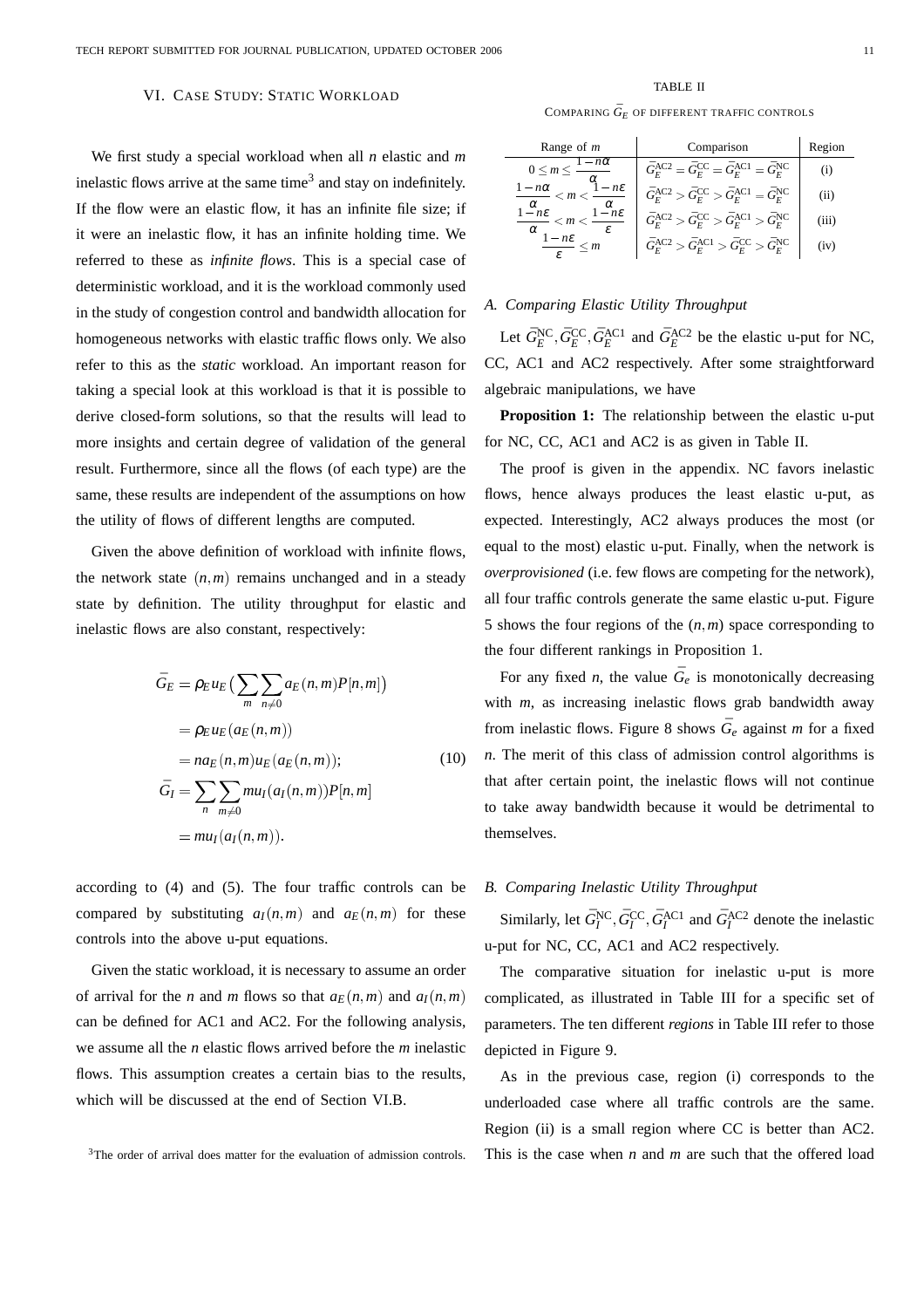

Fig. 5. Regions of different comparative outcome Fig. 6. Regions of different comparative outcome Fig. 7. Regions of different comparative outcome for elastic u-put for inelastic u-put







Fig. 8. Plot of  $\bar{G}_e$ 

Fig. 9. Regions of different comparative outcome Fig. 10. Regions of different comparative outcome for inelastic u-put for inelastic u-put, when  $k = \infty$ 

# TABLE III

 $\overline{\mathrm{C}}$ omparing  $\bar{G}_{I}$  for different traffic controls

| Comparison                                                        | Region |
|-------------------------------------------------------------------|--------|
| $G_i^{\rm NC} = G_i^{\rm AC1} = G_i^{\rm CC} = G_i^{\rm AC2}$     | (i)    |
| $G_i^{\rm NC} = G_i^{\rm AC1} > G_i^{\rm CC} > G_i^{\rm AC2}$     | (ii)   |
| $G_i^{\rm NC} = G_i^{\rm AC1} > G_i^{\rm AC2} > G_i^{\rm CC}$     | (iii)  |
| $G_i^{\rm NC} > G_i^{\rm AC1} > G_i^{\rm AC2} > G_i^{\rm CC}$     | (iv)   |
| $G_i^{\rm AC1} > G_i^{\rm NC} > G_i^{\rm AC2} > G_i^{\rm CC}$     | (v)    |
| $G_i^{\rm AC1} > G_i^{\rm AC2} > G_i^{\rm NC} > G_i^{\rm CC}$     | (vi)   |
| $G_i^{\rm NC} = G_i^{\rm AC1} > G_i^{\rm CC} > G_i^{\rm AC2} = 0$ | (vii)  |
| $G_i^{\rm NC} > G_i^{\rm AC1} > G_i^{\rm CC} > G_i^{\rm AC2} = 0$ | (viii) |
| $G_i^{\rm AC1} > G_i^{\rm NC} > G_i^{\rm CC} > G_i^{\rm AC2} = 0$ | (ix)   |
| $G_i^{\rm NC} > G_i^{\rm CC} > G_i^{\rm AC1} = G_i^{\rm AC2} = 0$ | (x)    |

barely exceeds the capacity to offer all flows what is desired by inelastic flows  $(\alpha)$ . By admitting one or two additional inelastic flows than AC2, if the inelastic utility function is not steep enough (*k* is not too large, hence there is still some elasticity), then CC would be slightly better than AC2. For regions (iii) to (iv), AC1 and AC2 are more effective (than CC) by blocking some inelastic flows in order to gain higher system utility for the rest of the flows. Finally, regions (vii) to  $(ix)$  correspond to the cases when *n* is large enough so that AC2 would not admit any inelastic flows, and region (x) corresponds to the case when  $n$  is so large that neither AC controls would admit any inelastic flows. In these severely overloaded cases, even though AC is out-performed by CC and NC, all flows are enjoying very low utilities (the allocated bandwidth is less than  $1/\alpha$  or  $1/\epsilon$ ).

Figure 9 plots the inelastic u-put against *m* for a given value of *n*. The different regions of comparative outcomes are indicated.

The above example clearly shows the rankings of the traffic controls, although the exact characterization of these regions cannot be expressed in closed-form. We do have the following asymptotic result when  $k$  tends to infinity (i.e. the inelastic utility function approaches a step function.

**Proposition 2:** The relationship between the inelastic u-put for NC, CC, AC1 and AC2 asymptotically converges to that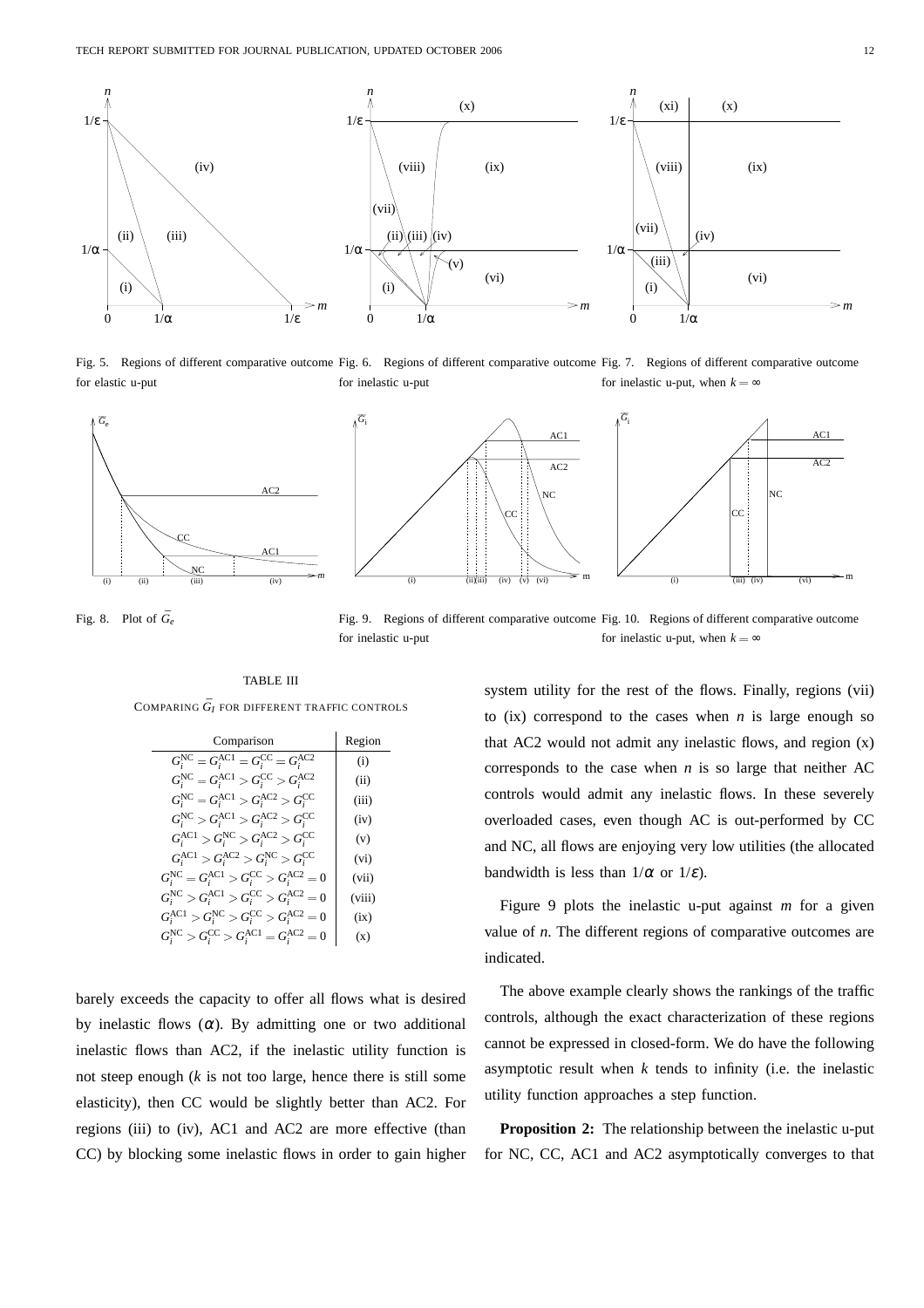#### TABLE IV

COMPARING  $\bar{G}_I$  of different traffic controls at  $k=\infty$ 

| Range of $m$ and $n$                                                                                              |                                                    | Comparison                                                        | Reg.    |
|-------------------------------------------------------------------------------------------------------------------|----------------------------------------------------|-------------------------------------------------------------------|---------|
| $0 \le m \le \frac{1-n\alpha}{\alpha}$ $0 \le n < \frac{1}{\alpha}$                                               |                                                    | $G_i^{\rm NC} = G_i^{\rm AC1} = G_i^{\rm CC} = G_i^{\rm AC2}$     | (i)     |
| $\frac{1-n\alpha}{\alpha} < m \leq \frac{1-n\varepsilon}{\alpha}$ $0 \leq n < \frac{1}{\alpha}$                   |                                                    | $G_i^{\rm NC} = G_i^{\rm AC1} > G_i^{\rm AC2} > G_i^{\rm CC} = 0$ | (iii)   |
| $\frac{1-n\varepsilon}{\alpha} < m \leq \frac{1}{\alpha}$ $0 \leq n < \frac{1}{\alpha}$                           |                                                    | $G_i^{\rm NC} > G_i^{\rm AC1} > G_i^{\rm AC2} > G_i^{\rm CC} = 0$ | (iv)    |
| $\frac{1}{\alpha}$ < m 0 $\leq$ n < $\frac{1}{\alpha}$                                                            |                                                    | $G_i^{\rm AC1} > G_i^{\rm AC2} > G_i^{\rm NC} = G_i^{\rm CC} = 0$ | $(v_i)$ |
| $\frac{1-n\alpha}{\alpha} < m \leq \frac{1-n\varepsilon}{\alpha} \frac{1}{\alpha} \leq n < \frac{1}{\varepsilon}$ |                                                    | $G_i^{\rm NC} = G_i^{\rm AC1} > G_i^{\rm CC} = G_i^{\rm AC2} = 0$ | (vii)   |
| $\frac{1-n\varepsilon}{\alpha} < m \leq \frac{1}{\alpha} \quad \frac{1}{\alpha} \leq n < \frac{1}{\varepsilon}$   |                                                    | $G_i^{\rm NC} > G_i^{\rm AC1} > G_i^{\rm CC} = G_i^{\rm AC2} = 0$ | (viii)  |
| $\frac{1}{\alpha}$ < m                                                                                            | $-\frac{1}{\alpha} \leq n < \frac{1}{\varepsilon}$ | $G_i^{\rm AC1} > G_i^{\rm NC} = G_i^{\rm CC} = G_i^{\rm AC2} = 0$ | (ix)    |
| $\frac{1}{\alpha} < m$ $\frac{1}{\epsilon} \leq n$                                                                |                                                    | $G_i^{\rm NC} = G_i^{\rm CC} = G_i^{\rm AC1} = G_i^{\rm AC2} = 0$ | (x)     |
| $\frac{1-n\varepsilon}{\alpha} < m \leq \frac{1}{\alpha}$                                                         | $rac{1}{e} \leq n$                                 | $G_i^{\rm NC} > G_i^{\rm CC} = G_i^{\rm AC1} = G_i^{\rm AC2} = 0$ | $(x_i)$ |

given in Table IV, as the inelastic utility function converges to a step function ( $k \rightarrow \infty$  if  $u_I()$  is a sigmoidal function).

The proof is given in the appendix. Figure 7 depicts the regions in the  $(n, m)$  space that produce the rankings in Proposition 2. In this case, the boundaries between the regions are clear-cut. Region (ii) and (v) have disappeared because the CC and NC curves in Figure 10 drops sharply to zero as soon as one extra inelastic flow is admitted above the thresholds given by the AC1 and AC2 lines. For this asymptotic case, it is possible to conclude that AC2 is always better than CC, in the sense AC2 generates more u-put for both elastic and inelastic traffic.

In this comparison (for static workload), we have assumed that all *n* elastic flows arrived before any of the *m* inelastic flows. This assumption helps the admission control schemes (AC1 and AC2) to generate more elastic u-put and less inelastic u-put, when compared to the case where flows arrive randomly. This bias does not materially affect the overall results, since it does not exclusively favor one kind of control over another kind.

## VII. CASE STUDY: STOCHASTIC WORKLOAD

Now we are going to study the case when the flows are finite. We have both elastic (file transfer) flows as well as inelastic (holding time) flows in the network. The inelastic flows are with arrival rate  $\lambda_I$ , average holding time  $1/\mu_I$ , a desired transmission rate of  $\alpha$ , and a sigmoidal utility function with a sufficiently large *k*. The elastic flows have arrival rate  $\lambda_E$ , average file size  $1/\mu_E$ , and a concave utility function as (9).

#### TABLE V

THE WORKLOAD SETS FOR WHICH WE COMPARED THE TRAFFIC

| CONTROLS |  |
|----------|--|
|----------|--|

|   |                                   | Workload parameter   |                             | Figures        |
|---|-----------------------------------|----------------------|-----------------------------|----------------|
|   | $\rho_E/\alpha\rho_I=1$           | $0 \leq \rho \leq 2$ | $\alpha = 0.05$             | Figure $11(a)$ |
| 2 | $\rho_E/\alpha\rho_I=\frac{1}{9}$ | $0 \leq \rho \leq 2$ | $\alpha = 0.05$             | Figure $11(c)$ |
| 3 | $\rho_E/\alpha\rho_I=9$           | $0 \leq \rho \leq 2$ | $\alpha = 0.05$             | Figure $11(b)$ |
| 4 | $\rho_E/\alpha\rho_I=1$           | $\rho = 0.50$        | $0.01 \leq \alpha \leq 0.5$ | Figure $13(a)$ |
| 5 | $\rho_E/\alpha\rho_I=1$           | $\rho = 0.95$        | $0.01 \leq \alpha \leq 0.5$ | Figure 13(b)   |
| 6 | $\rho_E/\alpha\rho_I=1$           | $\rho = 1.40$        | $0.01 \leq \alpha \leq 0.5$ | Figure $13(c)$ |
| 7 | $\rho_E/\alpha\rho_I=\frac{1}{9}$ | $\rho = 0.95$        | $0.01 \leq \alpha \leq 0.5$ | Figure $14(a)$ |
| 8 | $\rho_E/\alpha\rho_I=9$           | $\rho = 0.95$        | $0.01 \leq \alpha \leq 0.5$ | Figure $14(c)$ |

To compute the u-put for each traffic control, we plug  $P_C[n,m]$  into (4) and (5), where  $P_C[n,m]$  is defined in Table I. The u-put for the four traffic controls are compared for the workload sets shown in Table V. For all these cases, we set *k* 50 in the sigmoidal function (a reasonably stiff inelastic utility function); and  $\varepsilon = 0.001$  for AC1. The following notations for the workloads are adopted

$$
\rho_E = \lambda_E / \mu_E
$$
  
\n
$$
\rho_I = \lambda_I / \mu_I
$$
  
\n
$$
\rho = \rho_E + \alpha \rho_I.
$$

The ratio  $\rho_E/\alpha \rho_I$  indicates the relative intensity of the elastic offered load to that of the inelastic offered load. The quantity  $\rho$  is the total offered load. Finally, recall  $\alpha$  is the desired bandwidth for each inelastic flow (as a fraction of the bottleneck link bandwidth). In workload sets 1-3, we fixed the ratio of traffic intensities and desired rate, but varied the total offered load. In workload sets 4-8, we fixed the traffic ratios and total offered load, but varied the desired rate. These sets of workloads covered a wide spectrum of network loading scenarios.

#### *A. Comparison for Different Offered Load*

Figure 11(a) shows the u-put of elastic and inelastic flows, with equal traffic intensities  $\rho_E$  and  $\alpha \rho_I$ , as we vary total offered load  $\rho$ . When  $\rho$  is small, we can hardly differentiate the u-put for different controls. For each control, the u-put increases as  $\rho$  increases. This means it does not matter which control algorithm we use for inelastic flows when we are not in the congested regime.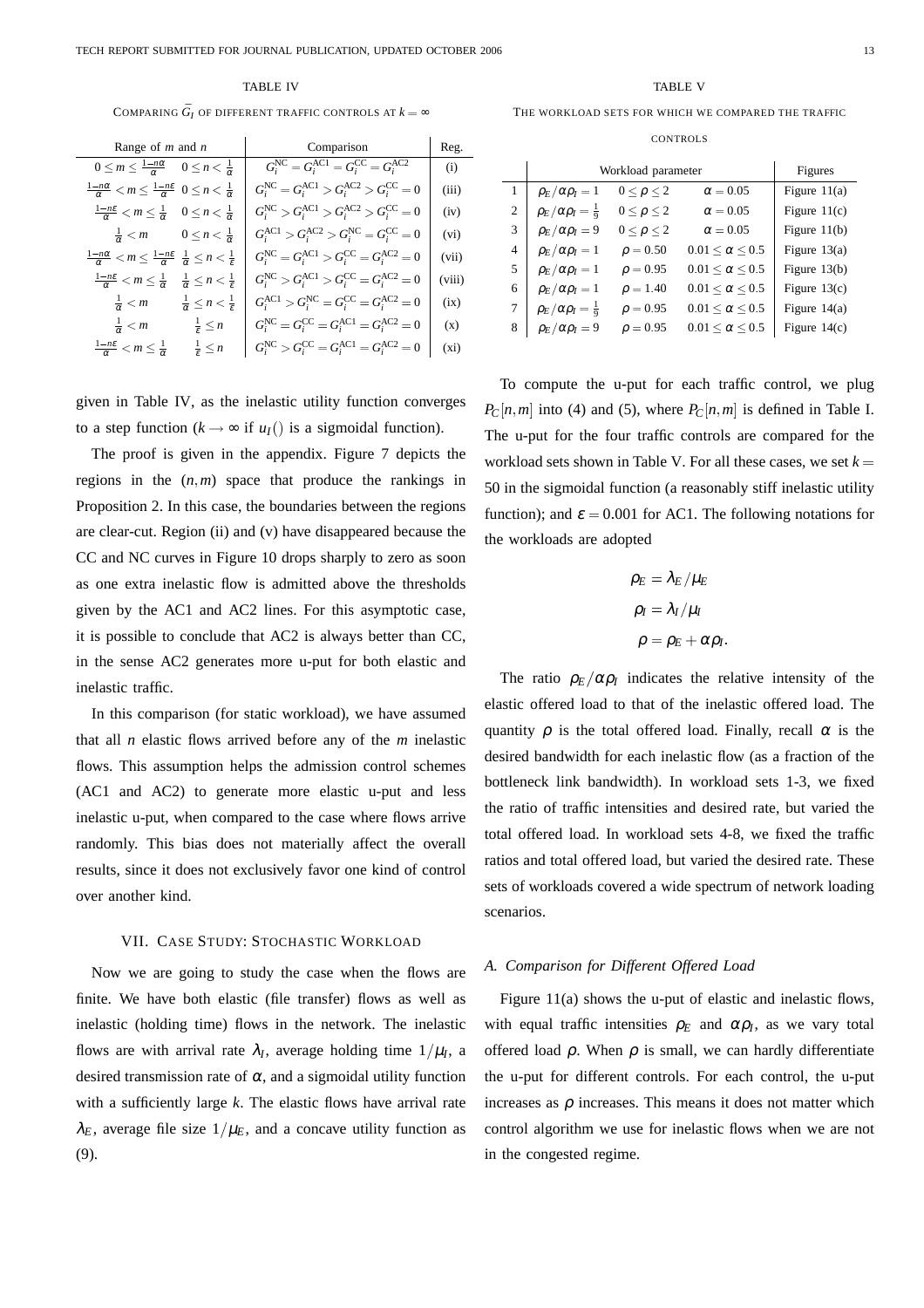

Fig. 11. Elastic (top) and inelastic (bottom) utilities vs.  $\rho$ 

When the total offered load approaches the network capacity, the service starts to degrade. The u-put is in a downward trend for all controls when  $\rho > 1$ . However, the result is more graceful for some controls than others. Under aggressive admission control (AC1) or no control (NC), the elastic u-put drops quickly to zero when  $\rho$  increases to 1. When  $\rho > 1$ , the NC case becomes unstable (elastic population blows up) whereas the u-put in the AC1 case will stay at almost zero. The fair congestion control (CC) and fair admission control (AC2) perform more gracefully as total offered load  $\rho$ increases to and beyond network capacity. AC2 always yields higher elastic u-put compared to the other three controls.

The overall trend for inelastic u-put is similar. When the total offered load is less than network capacity, the u-put gradually increases at an almost equal rate for all controls. As  $\rho$  approaches network capacity, the inelastic u-put reaches its peak for all controls. After that, the NC case first becomes unstable (due to total population blowing up). For the two admission control cases, as AC1 more aggressively admits inelastic flows it performs the best; but AC2 delivers almost the same performance. Both admission controls perform significantly better than fair congestion control (CC) when  $\rho > 1$ . The u-put of CC is almost zero in this congested regime.

Intuitively, this is exactly caused by the *all-or-nothing* nature of the utility function for inelastic flows.

In summary, we make two observations from the analysis of this workload:

- Both elastic and inelastic u-put depend on offered load irrespective of the traffic control. When offered load is low, the u-put is low; as offered load approach the network capacity, the u-put peaks; as offered load exceed network capacity, the u-put declines, gracefully for some controls but much more precipitously for other controls.
- The admission control AC2 consistently out-performs fair congestion control (CC) in terms of both elastic and inelastic u-put. AC1 performs better than CC for inelastic u-put but worse for elastic u-put. The No Control (NC) case becomes unstable prematurely (when  $\rho$  approaches capacity). So no definitive statements can be made for AC1 or NC relative to CC.

# *B. Comparison for Different Traffic Mixes*

Figures 11(b) and 11(c) are similar to Figure 11(a) but are for different traffic mixes. They show the utility throughput for elastic and inelastic flows with traffic ratio  $\rho_E : \alpha \rho_I$  equal to 1:9 and 9:1 respectively, instead of 1:1 in Figure 11(a).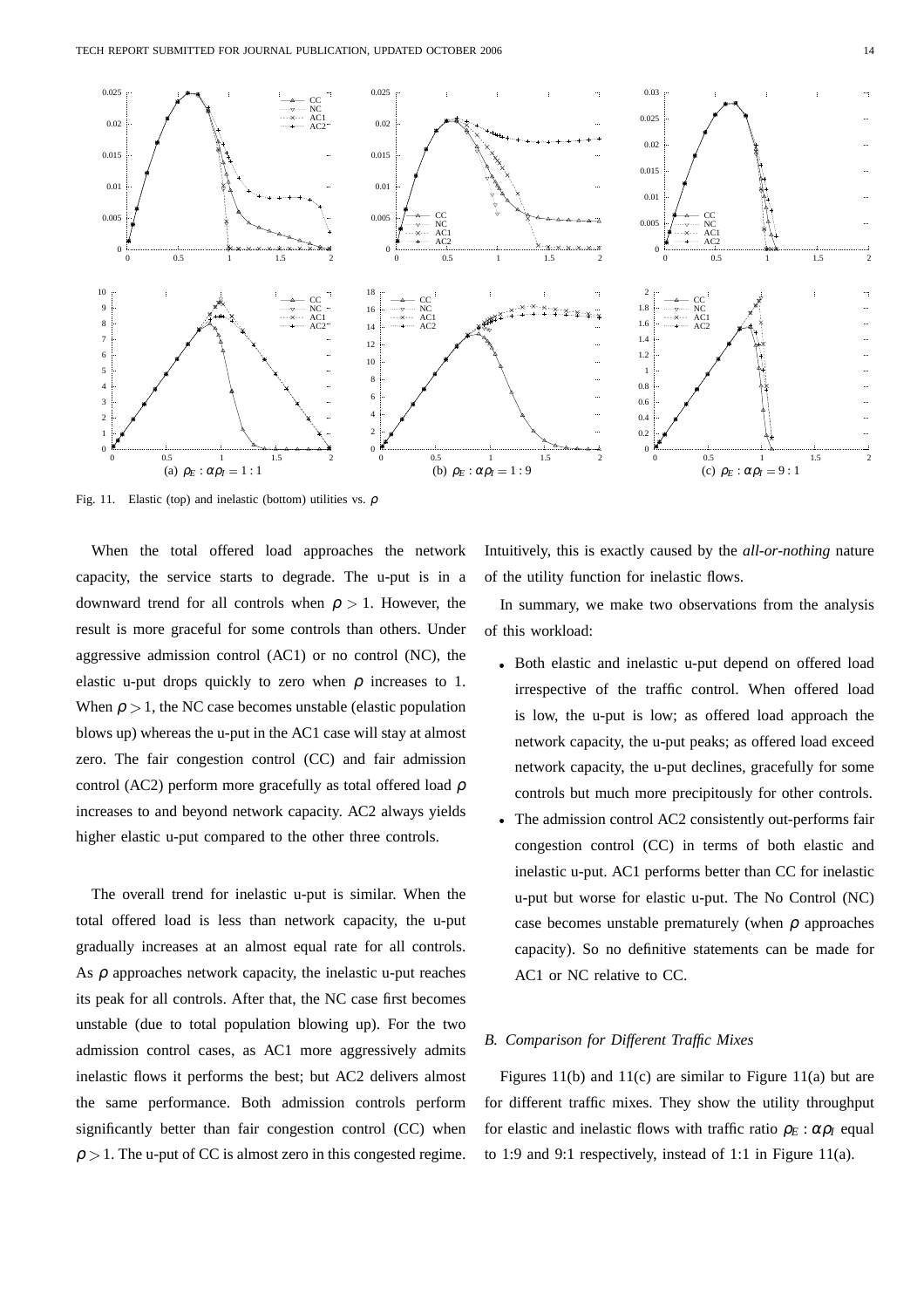From these figures, we can see that the observations made at the end of the last section still hold. In particular, AC2 still consistently out-performs CC for these workloads. There are some quantitative differences as discussed below.

In Figure 11(b), when the majority of the flows are inelastic, the choice of traffic control has a more significant impact, to both inelastic as well as elastic u-puts. When admission control (AC1 or AC2) is applied, inelastic u-put degrades gracefully from the peak in comparison to the fair congestion control case (CC). Intuitively, the reason is that the inelastic utility function prefers fewer flows operating at desired rate rather than more flows operating at reduced rate. For elastic u-put, fair admission control (AC2) is able to significantly outperform not only CC, but also AC1<sup>4</sup>.

In Figure  $11(c)$ , when the majority of the flows are elastic, the impact of the control used for inelastic flows is small, as expected. It is worth noting that as  $\rho_E$  approaches the network capacity (in this case, it means  $\rho$  approaches  $1/0.9 \approx 1.11$ ) the elastic u-put quickly drops to zero no matter which control is used. This raises an interesting question: What is the set of offered load for which the system is stable (the population does not increase to infinity in steady state) for each traffic control we are studying? In the next subsection, we take a detour to discuss this question, before continuing with comparing traffic controls under other workloads.

#### *C. Stability*

A M/M/∞ queue is stable as long as the offered load is less than the service capacity; in other words,  $\rho$  is less than 1. In Section IV, however, we plotted the u-put of a network with homogeneous traffic for  $\rho$  greater than 1. Similarly, in this section we consider workloads with  $\rho$  greater than 1 (see Table V). Why is the system still stable when  $\rho$  is greater than 1? What is the stability criterion for our models?

It turns out this depends on how we model the flows. By modeling (inelastic) flows as *holding time* flows, it means under certain traffic controls the offered load is *compressible* [18]. For example, if the inelastic flows are subject to fair congestion control, then they may be allocated less instantaneous bandwidth than they desire. However, this does not affect the departure times of these flows. Therefore, under fair congestion control it is possible to receive arbitrarily heavy offered load of holding time flows without affecting the population size, as indicated by the analysis in Section IV.

Similarly if holding time flows are subject to admission control without any congestion control, the original offered load may be *compressed* since whatever the network cannot handle would have been blocked. But in this case, the compression affects those blocked flows only, rather than all flows. So in this situation, the network is also stable for arbitrary offered load as shown in Section IV.

The offered load presented by the file transfer flows, however, are not compressible. If less bandwidth is allocated to these flows, the file transfers will progress more slowly, and more load tend to be accumulated for later. In this case, it is well-established that if  $\rho \geq 1$  the system is not stable.

We state without proof that in a network of mixed flows (both file transfer as well as holding time type of flows), if the traffic control adopts either CC or admission control (in the form of AC2 or AC1 with  $\varepsilon \geq 0$ , then it is sufficient to require  $\rho_E < 1$  to ensure the network with mixed traffic is stable. Intuitively, this can be rationalized in the following sense. If  $\rho_E < 1$ , then consider the network's capacity be reduced by  $\rho_E$ , and there is still finite capacity left. Since the traffic controls for holding time flows can maintain stability for arbitrary offered load, as the file transfer workload accumulates eventually the holding time flows will be *compressed* sufficiently to accommodate the file transfer load [18]. Note, however, the NC case is an exception. Since there is no control whatsoever on the inelastic flows, it is necessary to have  $\rho_E + \alpha \rho_I < 1$  to ensure stability.

In reality, our results demonstrate this is true. In Figure 11(a), we see the u-put is positive when the inelastic flows are under either fair congestion control or admission control. In Figure 11(b), although we only plot u-put for  $0 \le \rho \le 2$ (hence  $0 \le \rho_E \le 0.2$ ) for easy comparison, we did verify that the network is still stable for other values of  $\rho_E < 1$ . Finally,

<sup>4</sup>This is a very interesting property of the model, namely AC1 and AC2 give similar aggregate performance for inelastic flows; but AC2 is able to give significantly better aggregate performance for elastic flows. A detailed study of the reason for this behavior is given in a separate paper [22].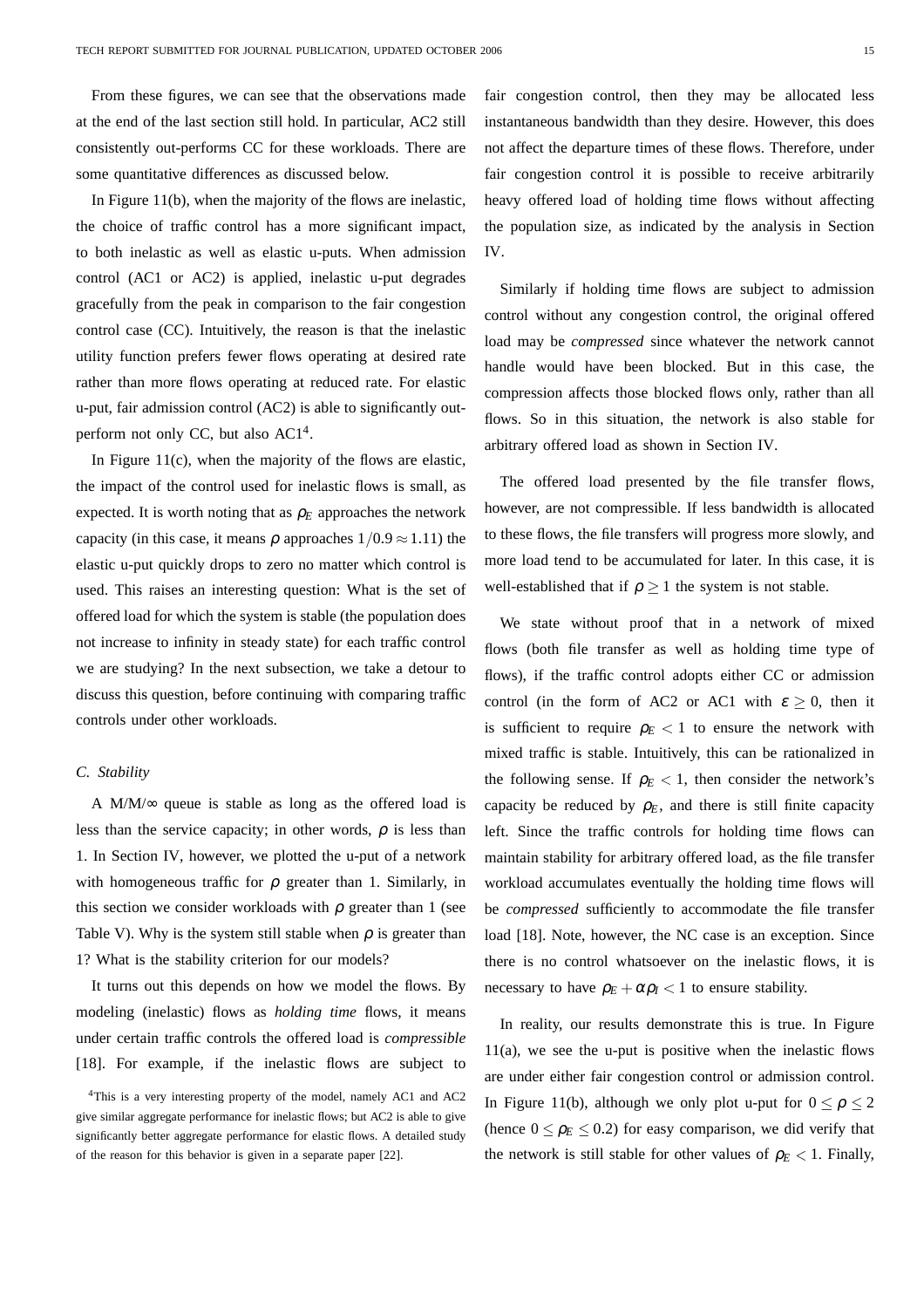

Fig. 12. Mean population of elastic (left) and inelastic (right) flows vs.  $\rho$ , with  $\rho_E : \alpha \rho_I = 1 : 1$ 

for Figure 11(c), it is evident the network is only stable up to roughly  $\rho < 1.1$  (hence  $\rho_E < 1$ ).

Furthermore, we can plot the mean population size against total offered load  $\rho$ , as shown in Figure 12. Under light load, the mean population size is roughly the same for different traffic controls. At  $\rho = 1$ , the NC case first blows up, namely the elastic population goes to infinity. As  $\rho$  approaches 2 (i.e.  $\rho_F$  approaches 1), the elastic population under the other three controls also increase abruptly. For  $1 \leq \rho \leq 2$ , it is interesting to note that the elastic population under AC1 is significantly more than CC and AC2; and AC2 is the only control that can keep the elastic population low in this stable but congested regime.

#### *D. Sensitivity to Different Playback Rates*

Another important parameter of the workload is the desired rate (or *playback rate*) <sup>α</sup>. In the above workloads, we picked a playback rate of  $0.05$  (equivalent to  $5\%$  of the network capacity). In this section, we study how the conclusion might change for different playback rates.

Figures 13(a), 13(b) and 13(c) plot the u-put against different  $\alpha$  under moderate load ( $\rho = 0.5$ ), heavy load ( $\rho =$ 0.95), and highly congested load ( $\rho = 1.4$ ) respectively, all with balanced traffic mix. We can make the following observations:

Generally speaking, as  $\alpha$  increases, the elastic u-put increases whereas the inelastic u-put decreases. This can be readily explained. If the traffic control is admission control, then a higher playback rate means the probability of accepting an inelastic flow would be lower; therefore more resources are left to elastic flows. If the traffic control is fair congestion control, a higher playback rate

likely means more compression on the inelastic flows; hence more gain by the elastic flows.

- For small  $\alpha$ , the performance of different traffic controls tends to be similar. For larger values of  $\alpha$ , the performance difference between different controls widens. We attribute this to the *effect of discretization*. For larger  $\alpha$  values, the difference between the effect of admitting a flow versus not admitting a flow is amplified. Just like packing large objects into a box, it becomes more difficult to achieve good efficiency as well.
- AC2 is always best for elastic u-put, while AC1 and NC are the worst for elastic flows. For inelastic u-put, AC1 and NC perform better. But AC2 performs at least as good as CC if not better. So our previous conclusion about superiority of AC2 over CC remains true.
- For the case when  $\rho$  exceeds 1, the NC case becomes unstable as we found out before. Fair congestion control (CC), while remains stable, performance quite poor in inelastic u-put. This is due to the steep inelastic utility function which values under-allocated inelastic flows very little.

Next we varied the traffic mix while keeping  $\rho = 0.95$ , as shown in Figure 14. The above observations about the general trends and the superiority of AC2 over CC remains true. In addition, Figure  $14(a)$  and  $14(c)$  show the sensitivity of  $\alpha$  when the majority of flows is inelastic and the majority of flows is elastic respectively. As expected, the value of  $\alpha$ has more effect when the majority of flows is inelastic (note, Figure 14(a) and 14(c) use different scales for the *y*-axes).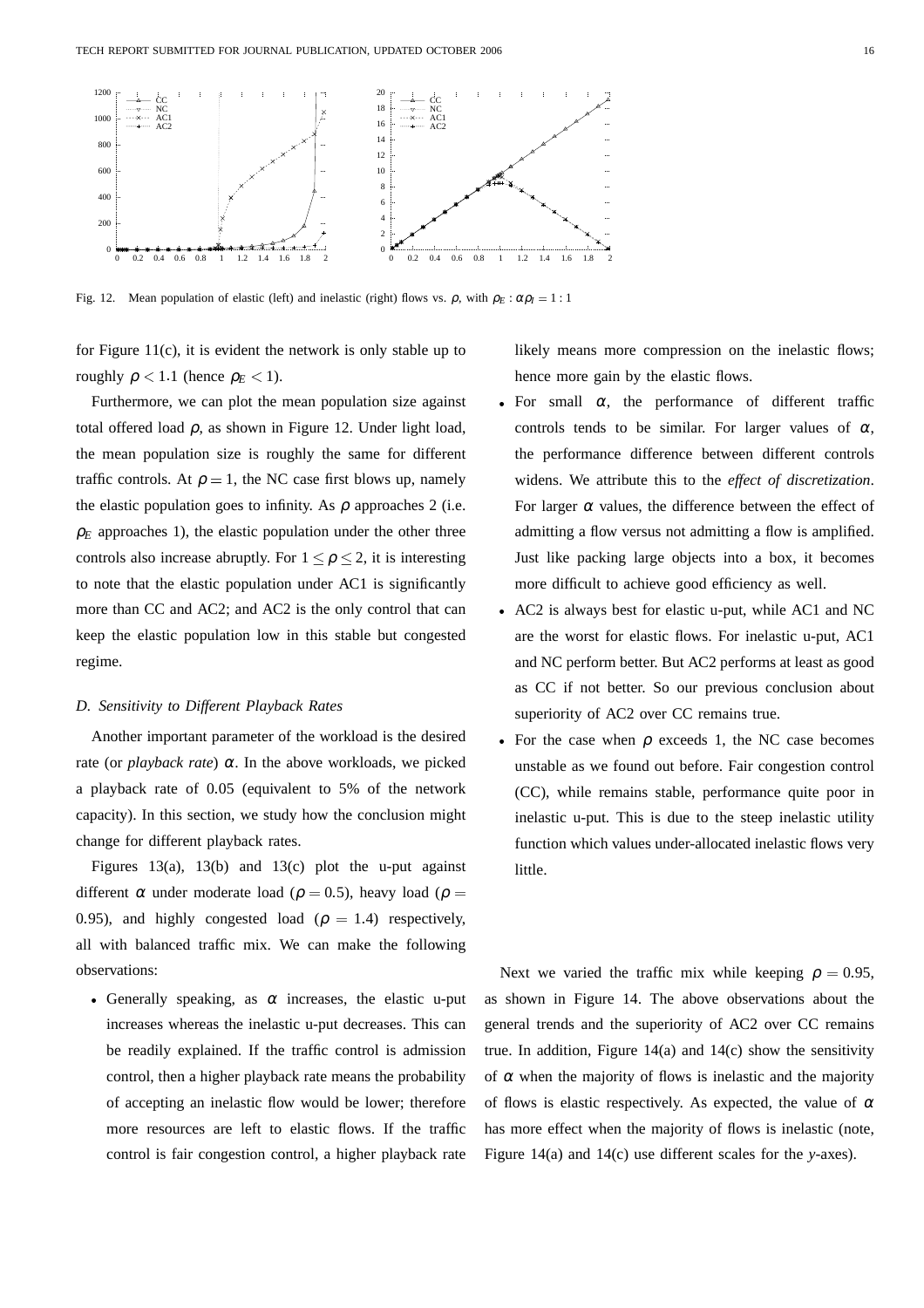

Fig. 14. Elastic (top) and inelastic (bottom) utility vs.  $\alpha$  with  $\rho = 0.95$ 

## VIII. CONCLUSION

As the Internet is increasingly being used to support both inelastic multimedia applications as well as traditional elastic applications, a central issue is how these applications should share network bandwidth. In this paper, we challenge the conventional wisdom of requiring all flows in the network to be TCP friendly on a per-flow basis. Instead, we propose

letting inelastic flows adopt other traffic controls such as admission control.

To investigate the merit of this viewpoint, we propose a methodology to compare the different traffic controls based on utility maximization. We model the traffic as deterministic or stochastic workloads composed of file transfer (elastic) flows and holding time (inelastic) flows. Based on some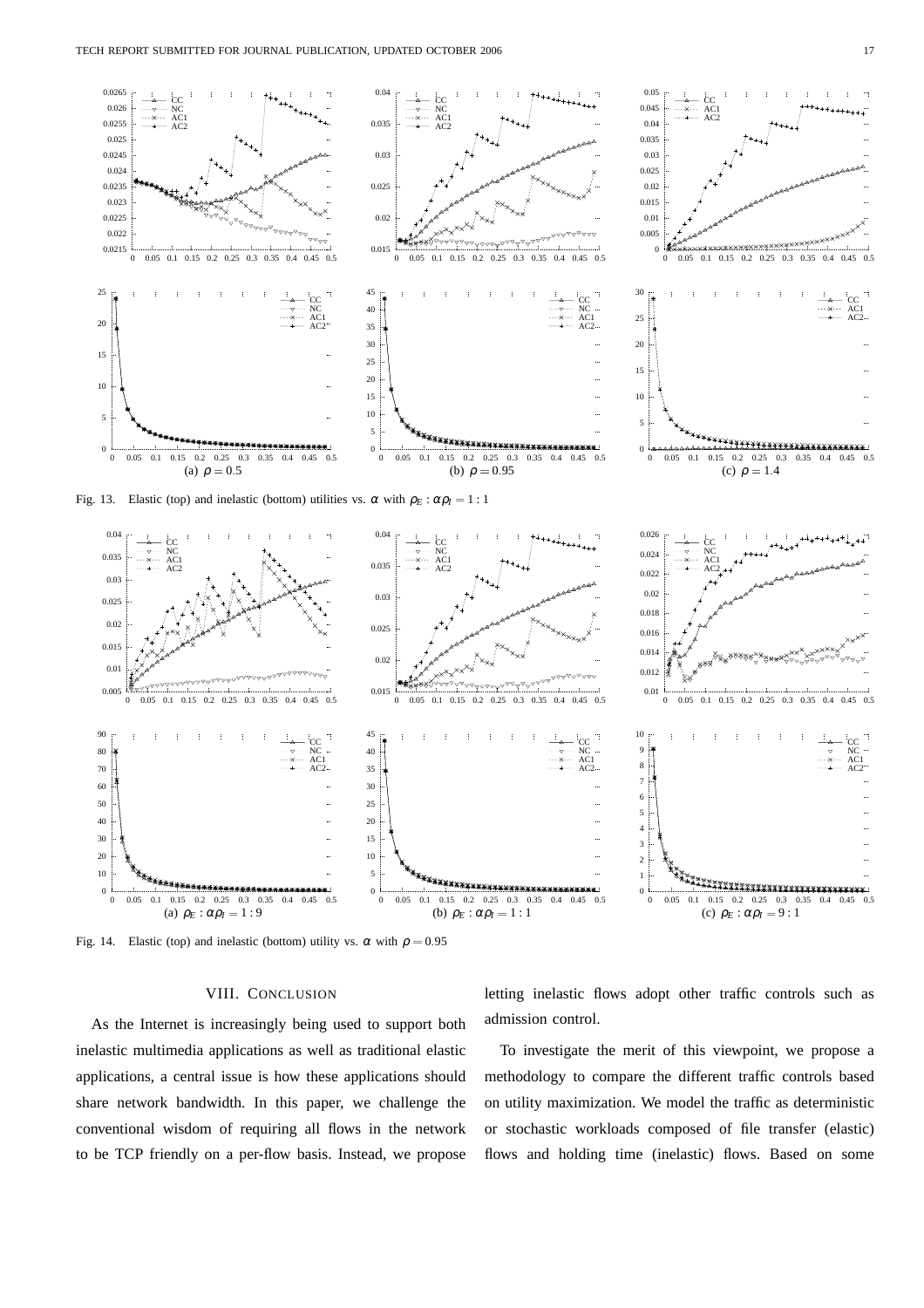general assumptions on the form of utility functions, we derive a systematic procedure for computing the rate the network generates aggregate utility of elastic and inelastic flows. We call these the elastic and inelastic *utility throughputs* (u-puts). Different traffic controls can then be compared based on comparing these u-puts.

From analysis based on this methodology, we find a form of TCP-friendly admission control, when applied to inelastic flows, out-performs TCP-friendly congestion control in terms of both elastic as well as inelastic u-puts. This implies, from maximizing the social welfare point of view, it is better to be *TCP-friendly* at the traffic class aggregate level rather than at the per-flow level.

We believe both the methodology and the conclusion opens up new directions for further research. One may continue to explore for more optimal form of traffic control than stay content with TCP-friendly admission control. The methodology itself can be further improved as it involves a number of strong assumptions. For example, it would be interesting to model the retry behavior of the rejected flows. In our analysis, while the conclusions under light load and heavy load are clear-cut, the moderate load case deserves further scrutiny. When applying our methodology to the stochastic workloads, we rely mostly on numeric methods to solve for the large Markov chains involved. We believe there are additional asymptotic results to be obtained. It would also be interesting to remove the exponential file size assumption and see how it affects the conclusions. Finally, how to implement TCPfriendly admission control in a distributed fashion is also a very challenging problem not addressed in this paper.

#### **APPENDIX**

#### *Proof for Proposition 1*

From Equation 10, the u-put equation for elastic flows is of the form  $na_E(n,m)u_E(a_E(n,m))$  for any traffic control. Since  $xu_E(x)$  is an increasing function in *x*, we can compare the ranking of the four traffic controls based on the respective allocation functions  $a_E(n,m)$ , if all *m* flows are admitted.

For region (i) in Figure 5, all *m* inelastic flows are admitted. The  $a_E(n,m)$  is the same for all four controls, and their elastic u-puts are the same.

#### TABLE VI

NO. OF INELASTIC FLOWS ADMITTED FOR EACH REGION IN FIGURE 5

|     | Region $(i)$     | Region (ii)    | Region (iii)                                                                                                               | Region (iv) |
|-----|------------------|----------------|----------------------------------------------------------------------------------------------------------------------------|-------------|
| AC1 | m                | $\mathfrak{m}$ | $\left  \left  (1-n\varepsilon)/\alpha \right  \right  \left  (1-n\varepsilon)/\alpha \right $                             |             |
| AC2 | $\boldsymbol{m}$ |                | $\lfloor (1-n\alpha)/\alpha \rfloor \rfloor \lfloor (1-n\alpha)/\alpha \rfloor \rfloor \lfloor (1-n\alpha)/\alpha \rfloor$ |             |

Outside of region (i), namely when  $(n + m)\alpha > 1$ , NC allocates no bandwidth to elastic flows, hence it is ranked lower than the other three controls. The comparison of AC1, AC2 and CC depends on how many inelastic flows are admitted. Given that the elastic flows all arrive before the inelastic flows, Table VI lists the number of inelastic flows admitted by AC1 and AC2 in different regions respectively. Given this information, and the traffic control definition in Equation 7, it is straightforward to verify that the rankings in Table II are true.

# *Proof of Proposition 2*

For AC1 and AC2, the allocated bandwidth for each admitted flow is always  $\alpha$ . The comparison (hence the ranking) of AC1 and AC2 boils down to counting the number of inelastic flows admitted. Therefore, the ranking of AC1 and AC2 are the same in region (i), and AC1 generates more inelastic u-puts in the rest of the regions, based on Table VI.

Many of the regions correspond to special cases when allocations are zero for specific traffic controls. Since inelastic flows all arrive after the elastic flows, above the line  $n\alpha = 1$ (region (vii) or higher),  $a_I(n,m)$  is zero for AC2; and above the line  $n\varepsilon = 1$  (region (x) and higher),  $a_I(n,m)$  is zero for both AC1 and AC2. Given that  $u_I()$  is a step function, to the right of the line  $m\alpha = 1$  (region (vi), (ix) and (x)),  $a_I(n,m)$  is zero for both CC and NC.

The regions when most of the allocations are greater than zero (regions (i), (iii), (iv) (vii) and (viii)) are of more interest in comparison. In each case, it is straightforward to derive the rankings in Table IV based on Equation 8 and Table VI that gives the number of inelastic flows admitted.

#### **REFERENCES**

- [1] D. E. McDysan and D. L. Spohn, *ATM — Theory and Application*. New York, NY, USA: McGraw-Hill, 1995.
- [2] R. Braden, D. Clark, and S. Shenker, "Integrated services in the internet architecture: an overview," *IETF RFC1633*, June 1994.